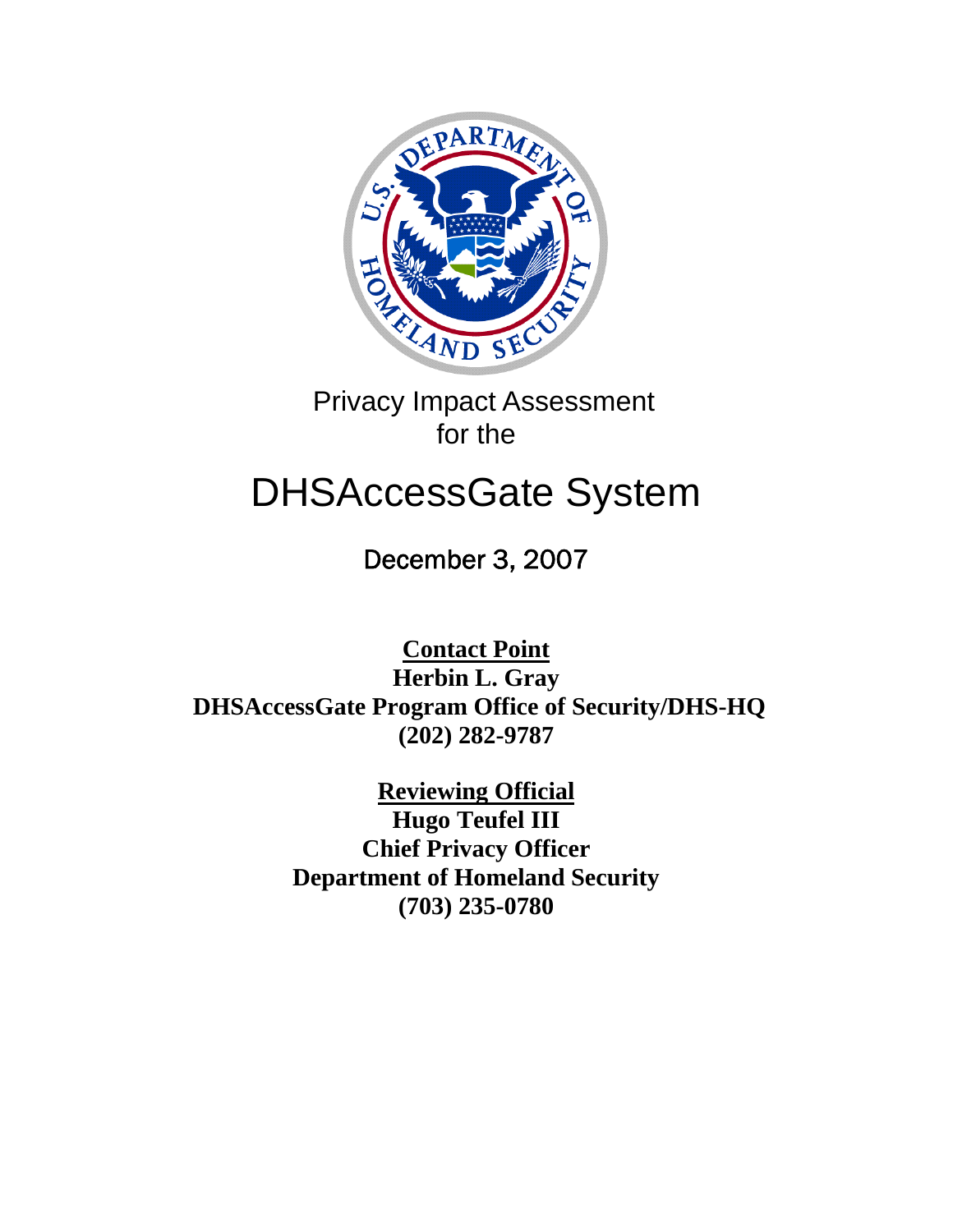

## **Abstract**

The Department of Homeland Security (DHS) is adding a new layer of security to its vendor employee access control procedures at certain facilities by offering a new and voluntary vendor program called the DHSAccessGate Program. Part of this program will involve the collection of personally identifiable information from individuals who are not DHS employees or contractors. The DHS Office of Security has conducted this privacy impact assessment because of the collection of new personally identifiable information.

## **Introduction**

The DHS Office of Security is partnering with a service provider from the private sector to facilitate a new voluntary program at the DHS-HQ Nebraska Avenue Complex ("NAC") and other designated component facilities. The DHSAccessGate Program ("Program") will be offered on an optional basis to DHS-HQsponsored vendor companies and approved vendor employees who desire expedited, more convenient entrance at DHS-HQ facilities. For example, an electrician who will need regular access to the NAC for work on a building may consider utilizing the Program. Or, a vending machine supplier who regularly accesses NAC buildings to replenish vending machines may apply to the Program so that each visit to this facility is not slowed by the existing check-in process.

Participation in the Program will be strictly voluntary, and vendor employees will be under no obligation to join the Program. The Program will not replace existing visitor pass access control procedures.<sup>[1](#page-1-0)</sup> Rather, the Program will be an optional alternative to those procedures.

To implement the Program, DHS-HQ will contract with a private service provider ("Service Provider") to provide registration, background screening, and related services.

The Program can be divided into four (4) distinct phases: Registration, Security Threat Assessment, Adjudication, and Badging. This introduction will outline the procedures for each phase. The numbered sections which follow will discuss the Program in detail.

### **Program Registration**

 $\overline{\phantom{a}}$ 

DHS-HQ, in its sole discretion, will approve and sponsor the vendor companies whose employees will be eligible to register for the Program. DHS-HQ will provide the Service Provider with a list of DHS-HQapproved vendor companies. Vendor companies not on the list that wish to participate in the Program may make a request to DHS-HQ.

The DHS-HQ-sponsored vendor companies each will designate a representative within their company to serve as the company's Program Administrator. The Program Administrator will serve as the vendor company's point of contact for the Program. The Service Provider will inform the Program Administrator when its company has been authorized by DHS-HQ to register for the Program. The Service Provider will

<span id="page-1-0"></span> $1$  Current access procedures involve a DHS employee submitting a Form 11000-13 to the Office of Security requesting access for specific individuals. The form must be submitted 48 hours prior to the arrival of the individual. Based on the reason for the person's visit and whether the Form 11000-13 has been submitted before the 48 hours the DHS employee may be required to escort the individual throughout the NAC premises.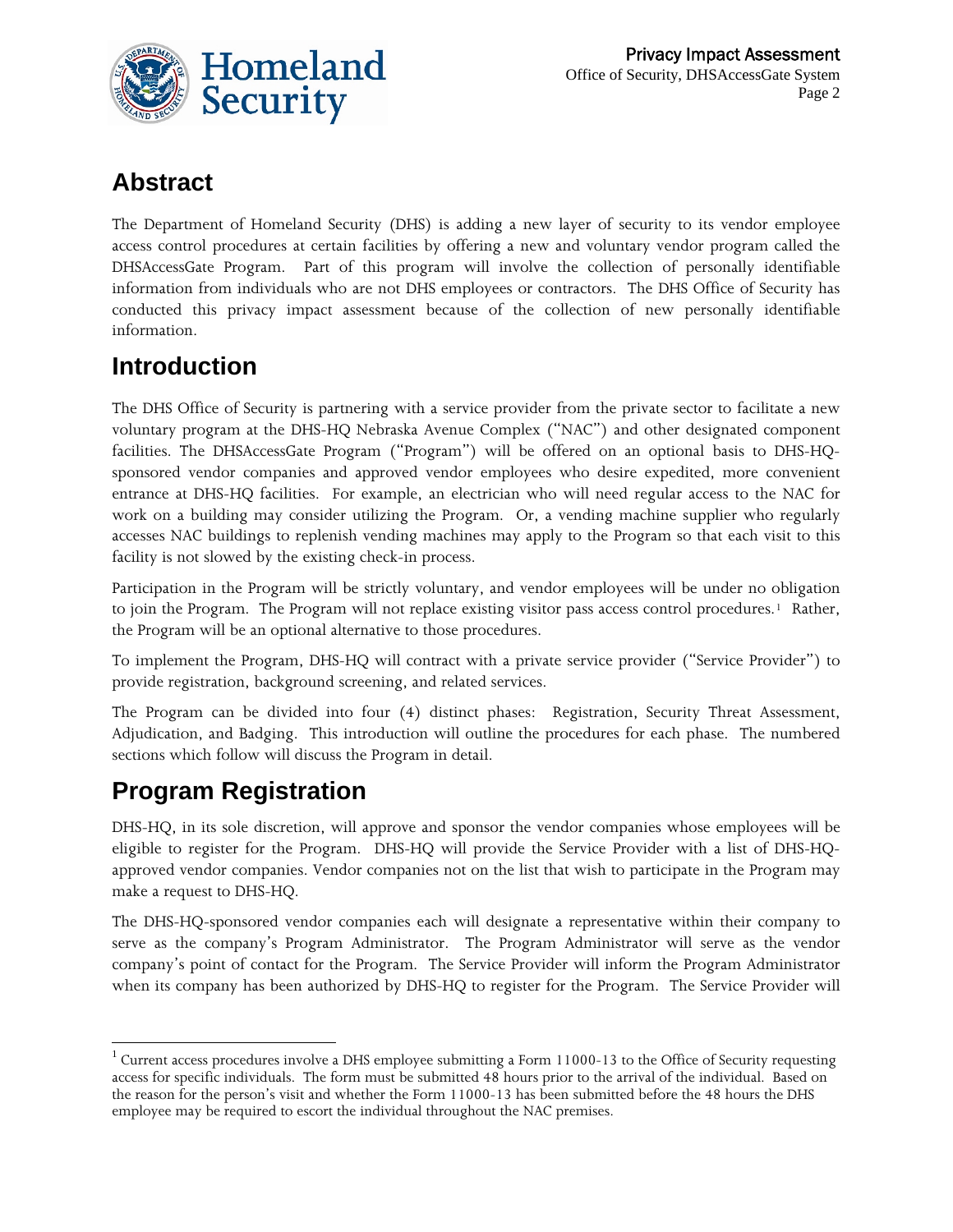

issue a separate personal identification number (PIN) number to each vendor company for employee registration.

Vendor employees who wish to participate in the Program will register at the Service Provider's kiosk located at the DHS-HQ facility. The kiosk is a sit-down station with semi-enclosed sides for privacy. It contains a keyboard, camera and fingerprint reader. Vendor employees will begin the registration process by typing in their vendor company's PIN number. At the kiosk the employees then will input the following biographic and biometric information:

- Name
- Company
- Current residence address and billing address
- Date of birth
- Social security number (providing the social security number is voluntary, but failure to do so may prevent completion of the registration, performance of the background screening and activation of the Program badge)
- Digital photograph of face
- Digital fingerprint images

All PII collected by the Service Provider at the registration kiosk will be immediately encrypted. The PII then will be electronically transmitted over a secure Internet connection to the Service Provider's data center.

### **Security Threat Assessment (Background Screening)**

The Service Provider will securely transmit to its Commercial Provider the biographic information it collects from vendor employees to perform background screenings of them. The background screenings will be conducted in strict accordance with DHS-HQ's specifications. The specifications are:

- Social security number validation and address verification
- Fraud database search

 $\overline{a}$ 

- Federal, state and county criminal history search
- Sex offender registry(ies) search
- Wants, outstanding warrants search
- Office of Foreign Assets Control (OFAC) Terrorist Watch List<sup>[2](#page-2-0)</sup>

<span id="page-2-0"></span><sup>&</sup>lt;sup>2</sup> The Office of Foreign Assets Control ("OFAC") of the US Department of the Treasury administers and enforces economic and trade sanctions based on U.S. foreign policy and national security goals against targeted foreign countries, terrorists, international narcotics traffickers, and those engaged in activities related to the proliferation of weapons of mass destruction. As part of its enforcement efforts, OFAC publishes a list of individuals and companies owned or controlled by, or acting for or on behalf of, targeted countries. It also lists individuals, groups, and entities, such as terrorists and narcotics traffickers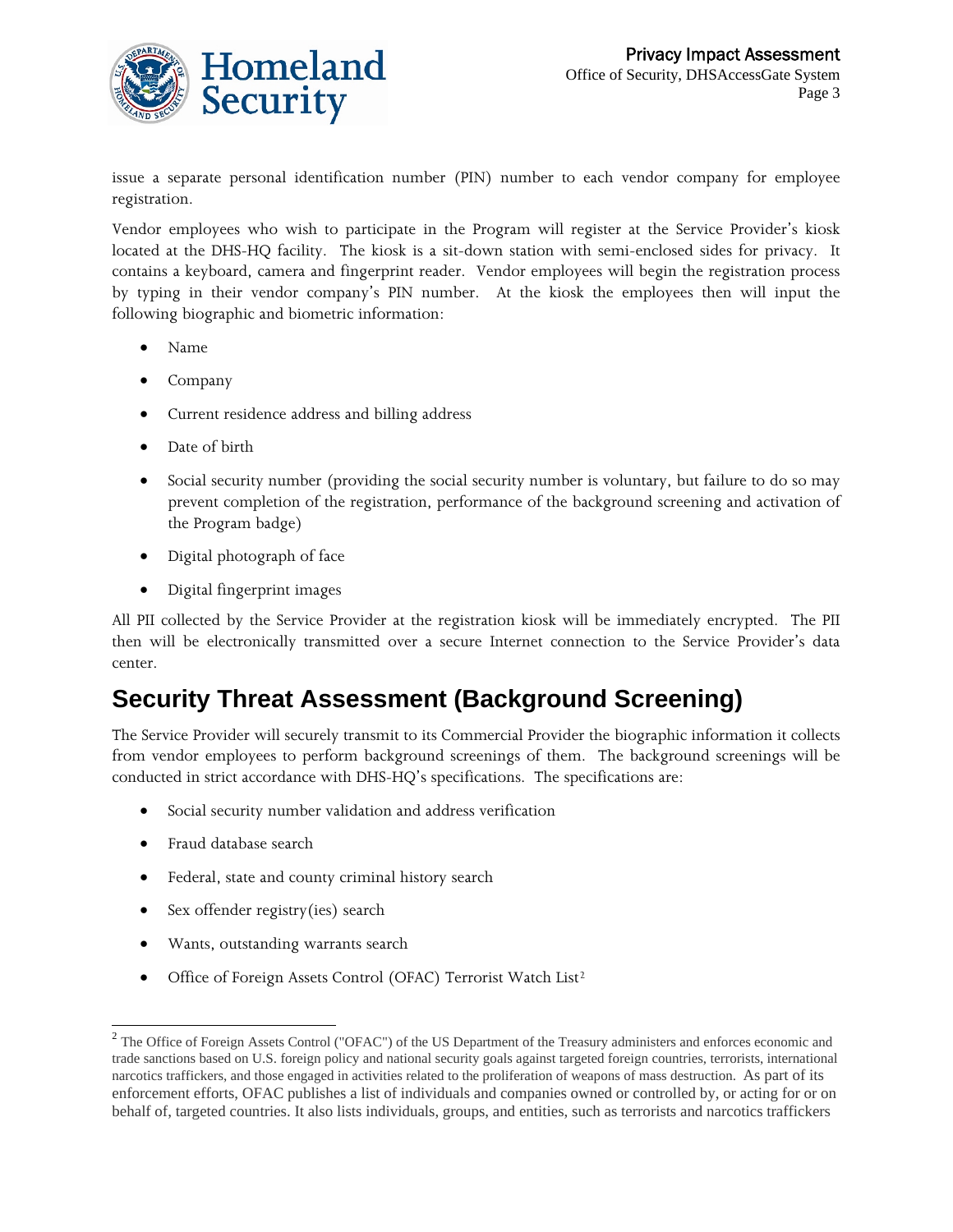

Fingerprint-based criminal history records checks will not be performed.

The Commercial Provider will search various available data sources including a federal court database and a national criminal history database maintained by the Commercial Provider. The Commercial Provider's national criminal history database contains criminal history data from all 50 states and the District of Columbia that is reported and regularly updated by court systems, corrections departments, law enforcement, sex offender registries and other agencies at the state, county and municipal levels. A physical search of county records may be conducted to verify a disqualifying event that has been revealed during a database search.

A disqualifying event producing a "fail" result will exist based upon any one or more of the following: identity failure from social security number search; felony conviction within the DHS-HQ address history specifications; listing on a sexual offender registry; listing on the OFAC Terrorist Watch List; or any outstanding wants or warrants. Background screenings will be conducted immediately following Program registration and approximately every three (3) months thereafter including at annual renewal so long as the vendor employee remains in the Program. This ensures that the employee's threat risk suitability has not changed.

Neither DHS-HQ nor the Service Provider will receive from the Commercial Provider a copy of individual background screening reports. However, the Service Provider will authorize a limited number of its trained employees, who have a "need to know" in the performance of their official duties, to have passwordprotected access to the Commercial Provider's web portal to view the Commercial Provider's background screening data on individual Program participants. The Service Provider's authorized employees may need to view the data to check on the status of a background screening, confirm the results of a background screening, and/or to prepare aggregated statistical reports to DHS-HQ.

Because the PII is not being collected for employment purposes, the Service Provider will require vendor companies to agree that they will not use for employment purposes the "pass" or "fail" results of the Program background screenings conducted on their employees. Vendor companies thus will be barred from taking adverse employment action against their employees based upon the "pass" or "fail" results provided by the Service Provider.

## **Adjudication ("Adverse Action") Process**

l

As part of the privacy protections afforded by the Program, users of background screening reports (referred to under the Fair Credit Reporting Act (FCRA) as "consumer reports") are required to follow certain adjudication procedures if they take adverse action against the subject of the screening that is based in whole or in part on any information contained in the consumer report. (FCRA 15 U.S.C. 1681m.) Accordingly, vendor employees who volunteer to undergo Program background screenings will have full FCRA rights of adjudication in the event of a background screening "fail." These protections are in accord with and in addition to any protections provided by the Privacy Act such as notice, access and redress. Details of these procedures are provided in Section 7.0: Redress.

designated under programs that are not country-specific. Collectively, such individuals and companies are called "Specially Designated Nationals" or "SDNs." Their assets are blocked and U.S. persons are generally prohibited from dealing with them.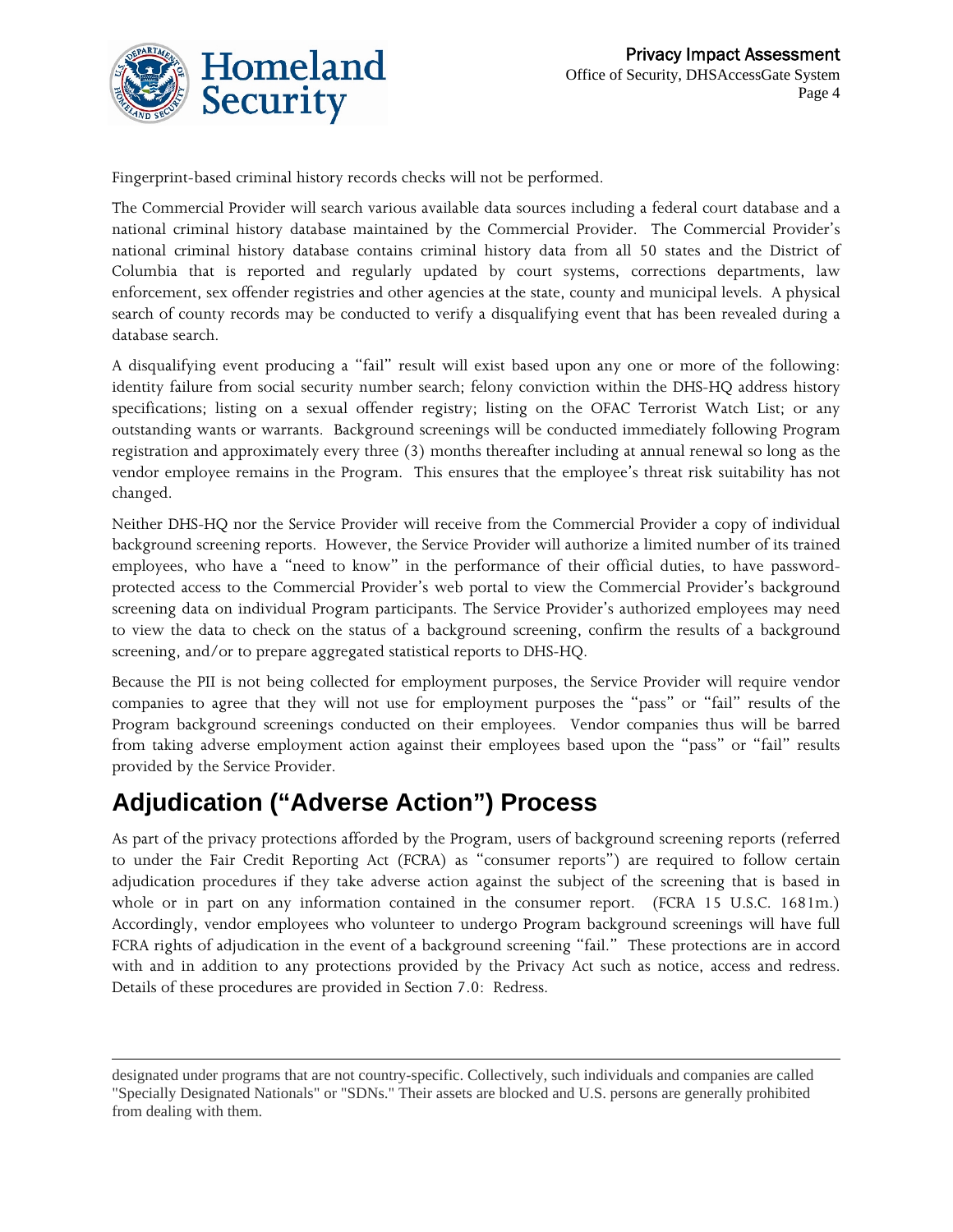

To summarize, the vendor employee will be mailed a written notification from the Commercial Provider if the employee has "failed" a Program background screening. The notification will be comprised of:

- An Adverse Action cover letter from the Commercial Provider notifying the vendor employee of the background screening "fail" result and the fact that adverse action is planned against the employee
- A copy of the background screening report
- A written summary of the employee's rights under the FCRA
- A Dispute Notification Form to be filled out if the employee wishes to dispute the "fail" result.

If the vendor employee notifies the Commercial Provider that he or she wishes to dispute the "fail" result, the Commercial Provider will conduct a dispute investigation in accordance with the FCRA. The Commercial Provider will provide the vendor employee with a written report of the results of the dispute investigation and a copy of the Amended Background Screening Report if the dispute investigation results in any change.

The Service Provider will inform vendor companies that a background screening "fail" may have occurred for any number of reasons, including possible identity theft, and that the vendor's employee has the right to dispute the result through the Adverse Action process. The vendor employee also will have the ability to appeal directly to DHS-HQ.

## **Program Badge Process**

After a Participant Vendor employee passes the background screening, the Service Provider will manufacture and securely ship to DHS-HQ a Program badge for the employee. At the NAC, DHS-HQ will use the Program badge only once to verify identification of individuals who have passed the Program background screening. Based on the verification of the badge and the individual, DHS-HQ then will prepare and issue its own physical access badge to these individuals.

The Service Provider will notify the employer's Program Administrator when the Program badge is ready for pickup at DHS-HQ. The Program Administrator in turn will inform the employee. The employee then will phone a toll-free number of the Service Provider to request activation of the badge by providing his or her name and the last four digits of the employee's social security number. Upon receipt of this identity verification the Service Provider will remotely activate the badge. The employee will go the designated DHS-HQ facility to process the badge.

A DHS-HQ access control representative will read the barcode on the badge by using a handheld device attached to a computer station housed at the DHS-HQ facility; the computer station is owned and controlled by the Service Provider. The computer station will contain a local database of DHS-HQ facility. Program participants whose data was securely transmitted in encrypted form through a dedicated telephone line from the Service Provider's Data Center and which is updated regularly. The barcode contains no personally identifiable information (PII) and is encoded only with a unique identifier. The computer station will query for the unique identifier in its own internal database. If the identifier is valid, the name, photograph, company name, and access privilege status associated with the individual assigned to the badge will appear on the computer station screen. (The computer station is a "stand-alone" system not connected to or accessible by any Government networks.)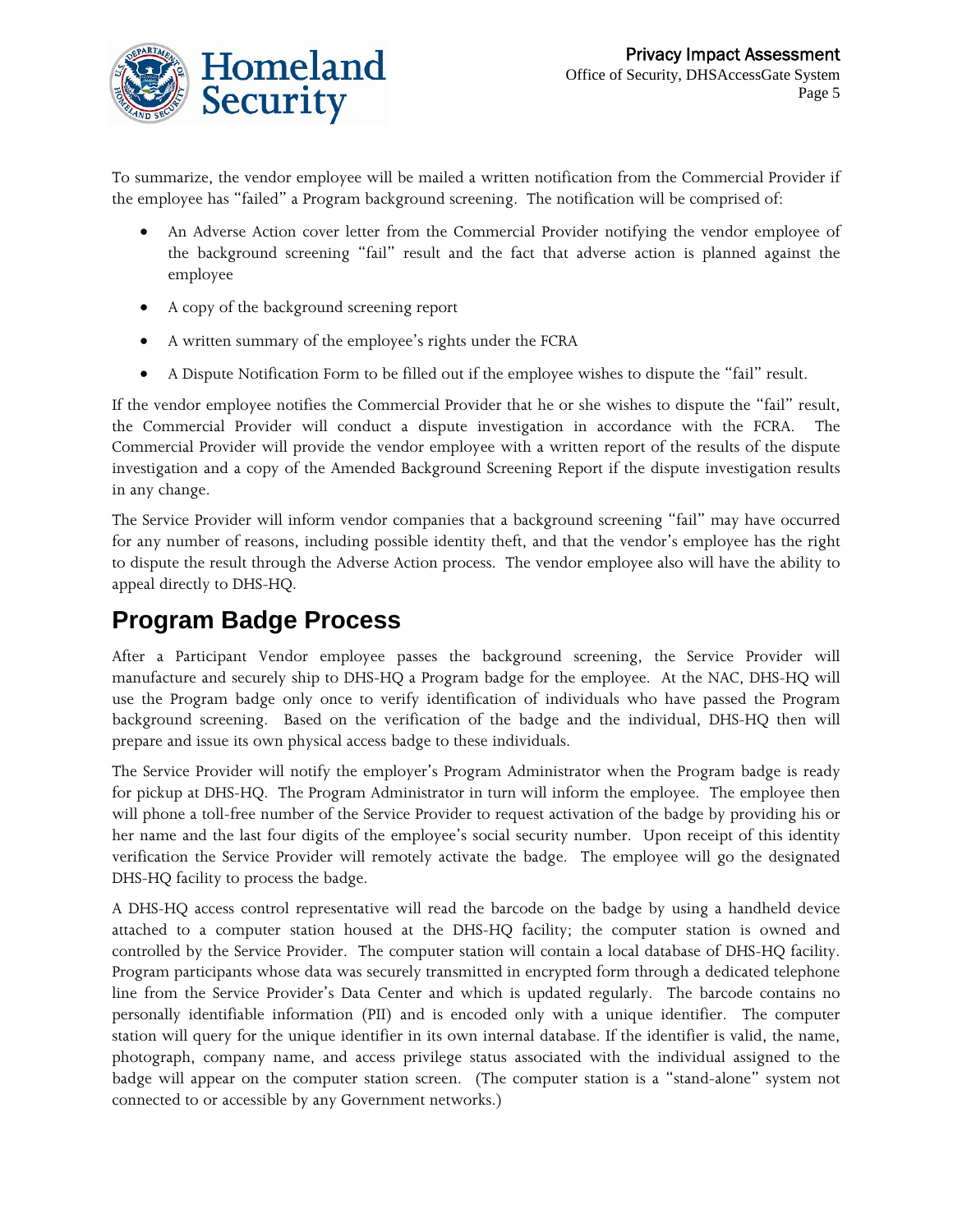

DHS-HQ will be able to perform secondary identity verification by having the individual place a finger on a module on the computer station to read the individual's fingerprint and compare it with the fingerprint template associated with the badge as stored in the local database. (No fingerprint image is stored on or retrievable from the local database.) The computer station will display whether or not there is a fingerprint match; the fingerprint template itself will not be displayed.

To further verify the vendor employee's identity, the employee will present to DHS-HQ for its review a copy of the employee's I-9 documentation.[3](#page-5-0)

Once DHS-HQ has completed processing the Program badge, the identity and Program eligibility verification process is complete.

The remainder PIA will discuss the specific details of the Program.

## **Section 1.0 Information Collected and Maintained**

#### **1.1 What information is to be collected?**

The Service Provider will collect the following biographic information from Program registrants in order to conduct its background screenings:

- Full legal name
- Company
- Date of birth
- Current residence address and billing address
- Social security number

Participation in the Program, and therefore provision of the requested information including Social Security Number, is voluntary. However, failure of the registrant to provide all of the requested biographic information will prevent completion of the registration and background screening process. Vendor employees are not eligible to participate in the Program if they do not pass the Program background screening.

The Service Provider also will collect the following biometric information from Program registrants in order to allow DHS-HQ to verify vendor employee identity and eligibility to participate in the Program:

- Digital photograph
- Digital fingerprints

In addition, at the Program badge issuance process, DHS-HQ will require vendor employees to produce acceptable I-9 documentation to verify identity. DHS-HQ will review but not retain these identification documents. The Service Provider will neither review nor collect these documents.

<span id="page-5-0"></span>l 3 The lists of acceptable identification documents are described in *Form I-9, OMB No. 1615-0047, Employment Eligibility Verification*, subject to any updates as referenced by the U.S. Citizenship and Immigration Services at www.uscis.gov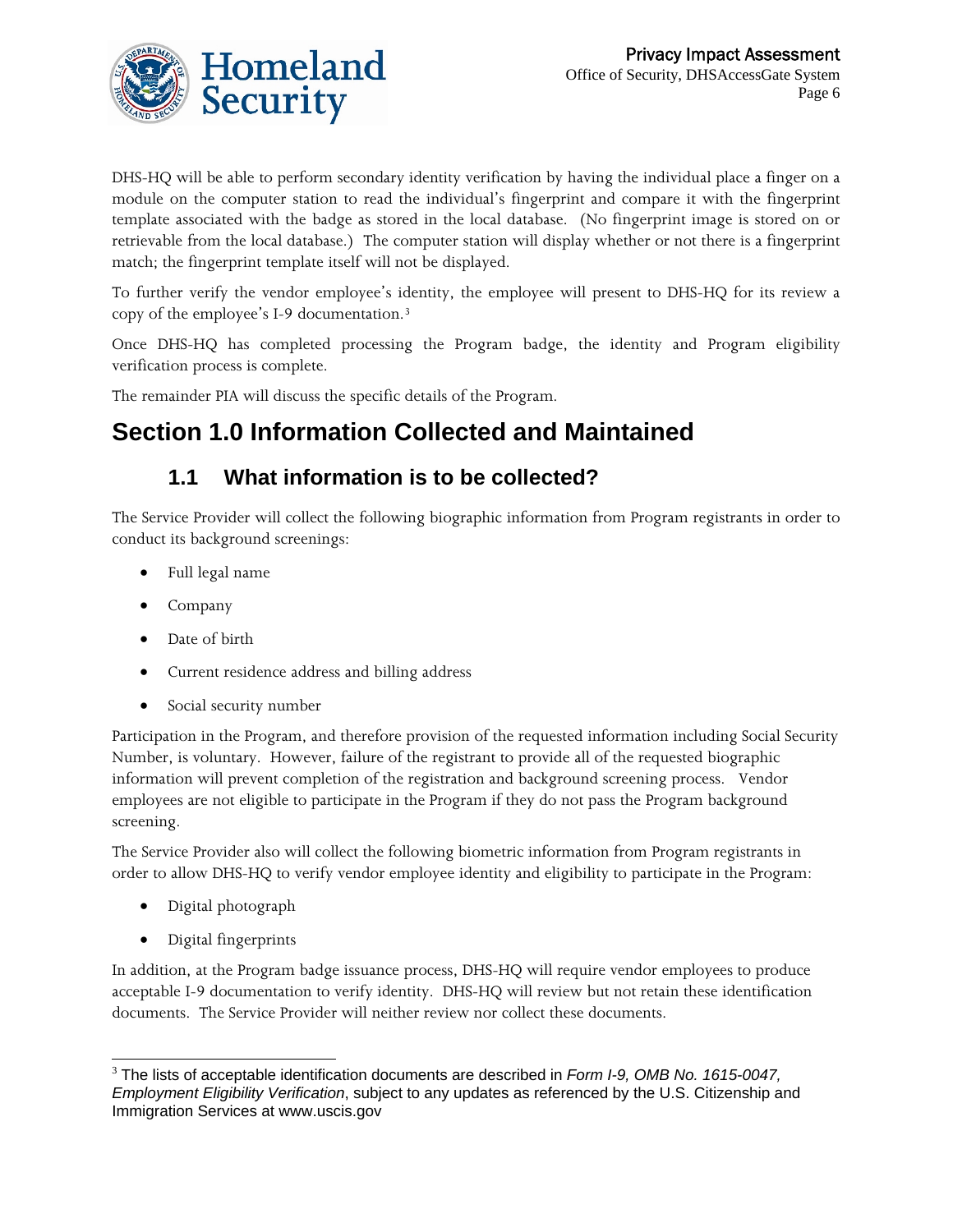### **1.2 From whom is information collected?**

Homeland

**Security** 

Biographic and biometric information will be collected directly from the vendor employees when they register at the Program registration kiosk which is owned, managed, and controlled by the Service Provider. The kiosk will be placed at a convenient location at the DHS-HQ visitor's center.

Vendor employees who have passed the Program background screening also may be required to present their fingerprint at Program badge issuance, to determine whether the fingerprint at badge issuance matches the template of the fingerprint collected by the Service Provider at registration (the template is stored in the Service Provider's computer station local database), as secondary verification of the employee's identity. DHS-HQ will conduct this fingerprint match one time only, at badge issuance. DHS-HQ will not view, and will not collect or retain, Program participants' fingerprint image or template.

### **1.3 Why is the information being collected?**

Biographic information will be collected from vendor employee Program registrants to conduct an initial security threat assessment and ongoing additional security threat assessments of Program participants throughout their membership in the Program. The Service Provider, through its Commercial Provider, will use the social security number and address information to verify identity. Address history also will be used as a basis for the criminal background history portion of the screening. The Service Provider will compare the applicants' information against terrorist-related, criminal history and law enforcement databases to ensure that the applicant meets the risk suitability requirements of DHS-HQ for purposes of Program participation. The social security number will be used to conduct the SSN validation process, to provide a means of conducting the criminal history search, and to verify identification to activate the Program badge.

The biometric information will be used to verify vendor employees' identity and Program eligibility at the time they appear at the designated DHS-HQ facility for the Program badge process.

### **1.4 How is the information collected?**

#### a. *Biographic information*

The Service Provider will collect vendor employees' biographic information (name, company, current residence and billing address, date of birth and social security number) as well as their biometric information (digital photograph and digital fingerprints) at a registration kiosk.

The kiosk will be owned, maintained, and controlled by the Service Provider. The kiosk will be placed at a convenient location at the DHS-HQ visitor's center. The kiosk will have privacy sides (lateral vision enclosures) and a chair, and will be installed with a keyboard, monitor screen, a digital camera and fingerprint reader. The vendor employee applicant will be seated before the keyboard. The applicant will type in the requested biographic information on a series of screens displayed on the monitor.

To proceed with registration, the applicant first will be required to read and "accept" a written notice on the kiosk screen that will explain what information is being collected, the purposes of collection, the uses of information, and the terms and conditions of participating in the Program. The notice also will explain that participation in the Program does not guarantee entry at any DHS-HQ facility, and that DHS-HQ always maintains the right to decide who can and cannot enter its facilities. If the applicant does not wish to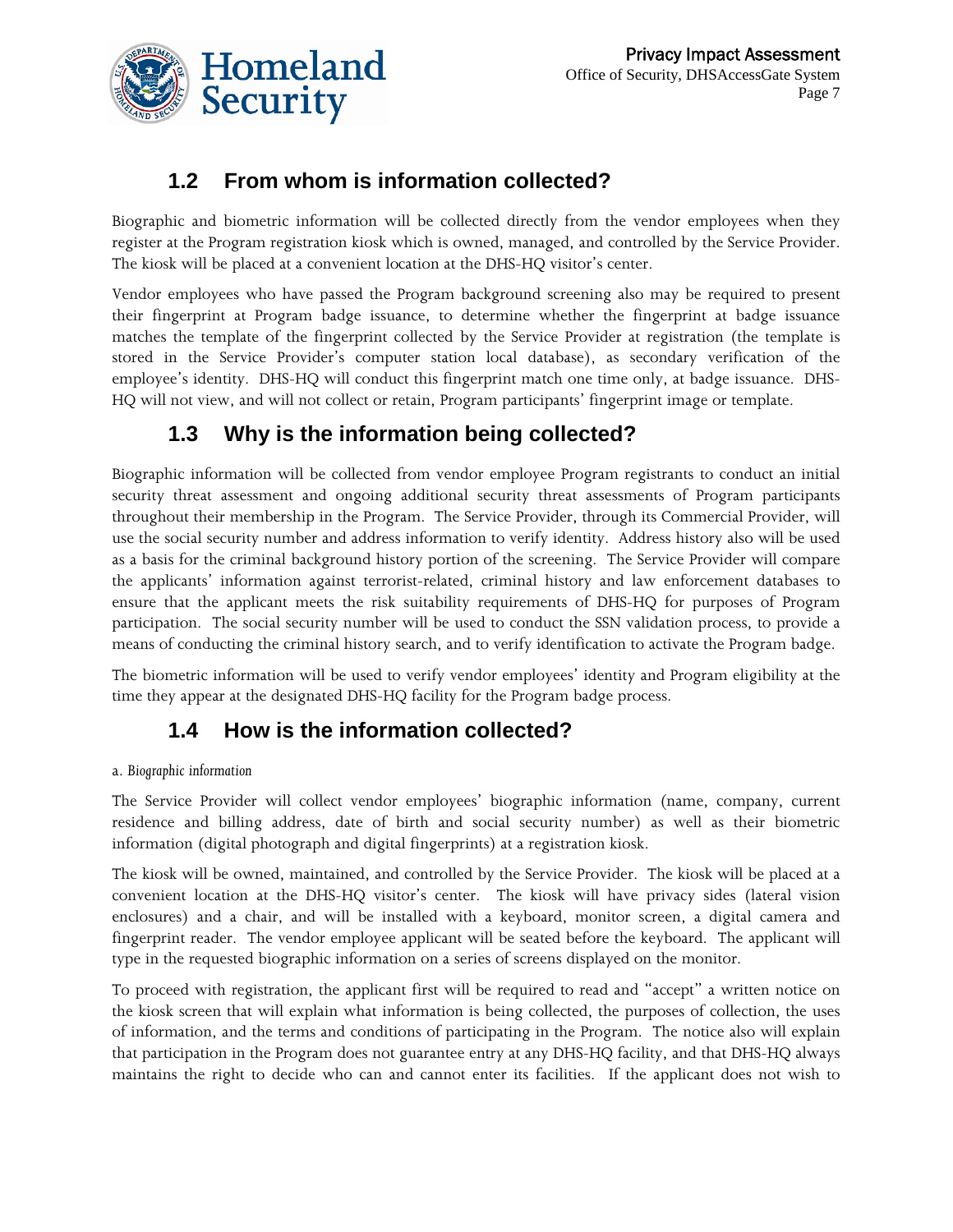

accept the terms of the notice, the applicant can click "I do not accept" and automatically will be "quit" from the registration process.

If the applicant accepts the notice, the applicant will type in his or her biographic information. To identify and allow for correction of errors in the typing of the social security number, the applicant will be required to type in the number on two separate screens. Both social security number entries must match in order for the registration to proceed. The social security numbers will not be displayed on the screen; only "x's" will be displayed.

The final page of the kiosk screen will display the biographic information keyed in by the applicant (for privacy reasons, the social security number will not be displayed) for the applicant's final review. The applicant will be able to correct any erroneous information at that time. Once the applicant is satisfied that the information is correct, the applicant will complete the registration by transmitting the designated button.

#### *b. Biometric information*

Biometric information (digital photo image, fingerprint images) also will be collected at the registration station. To collect the digital photo image, one of the registration screens will ask the vendor employee to look at the camera immediately above the screen, center his or her image with the roller ball mouse, and click the camera to record the image. The digital photo image then will be displayed on the screen. If the applicant is not satisfied with the photo image, the applicant will be able to re-take the photo. The applicant will click his or her acceptance of the photo image.

To collect the fingerprint images, the applicant will receive on-screen instructions on placement of the individual index finger and thumb for both the right and left hand. Placement will be made on a glass screen adjacent to the keyboard. Duplicate images will be recorded (and must match) for each of these digits. The fingerprint reader is calibrated to reject images unless they are clear and readable, and to reject the duplicate image if it does not match with the first image.

Vendor employees who have passed the Program background screening also may be asked to provide biometrics at the time they appear at the designated DHS-HQ to process the Program badge. The employee may be required to present his or her fingerprint image to match against the fingerprint template stored in the computer station local database, as secondary verification of the employee's identity.

#### **1.5 What specific legal authorities/arrangements/agreements define the collection of information?**

The Secretary of Homeland Security has broad powers to protect the buildings, grounds, and property that are owned, occupied or secured by the Federal government and the persons on the property, and may prescribe regulations necessary for the protection and administration of property owned or occupied by the Federal government and persons on the property. (40 U.S.C. 1315(a) and (c).) Collection of this information is authorized by the Homeland Security Act of 2002; National Security Act of 1947; 44 U.S.C. chapters 21, 29, 31, and 35; 5 U.S.C. Sections 301, 3301, and 7902; 40 U.S.C. 1315; Executive Orders 10450, 10865, 12333, 12356, 12958, as amended, 12968, 13142, 13284; the Intelligence Reform and Terrorism Prevention Act of 2004, Public Law 108-458, Section 3001 (50 U.S.C. 435b).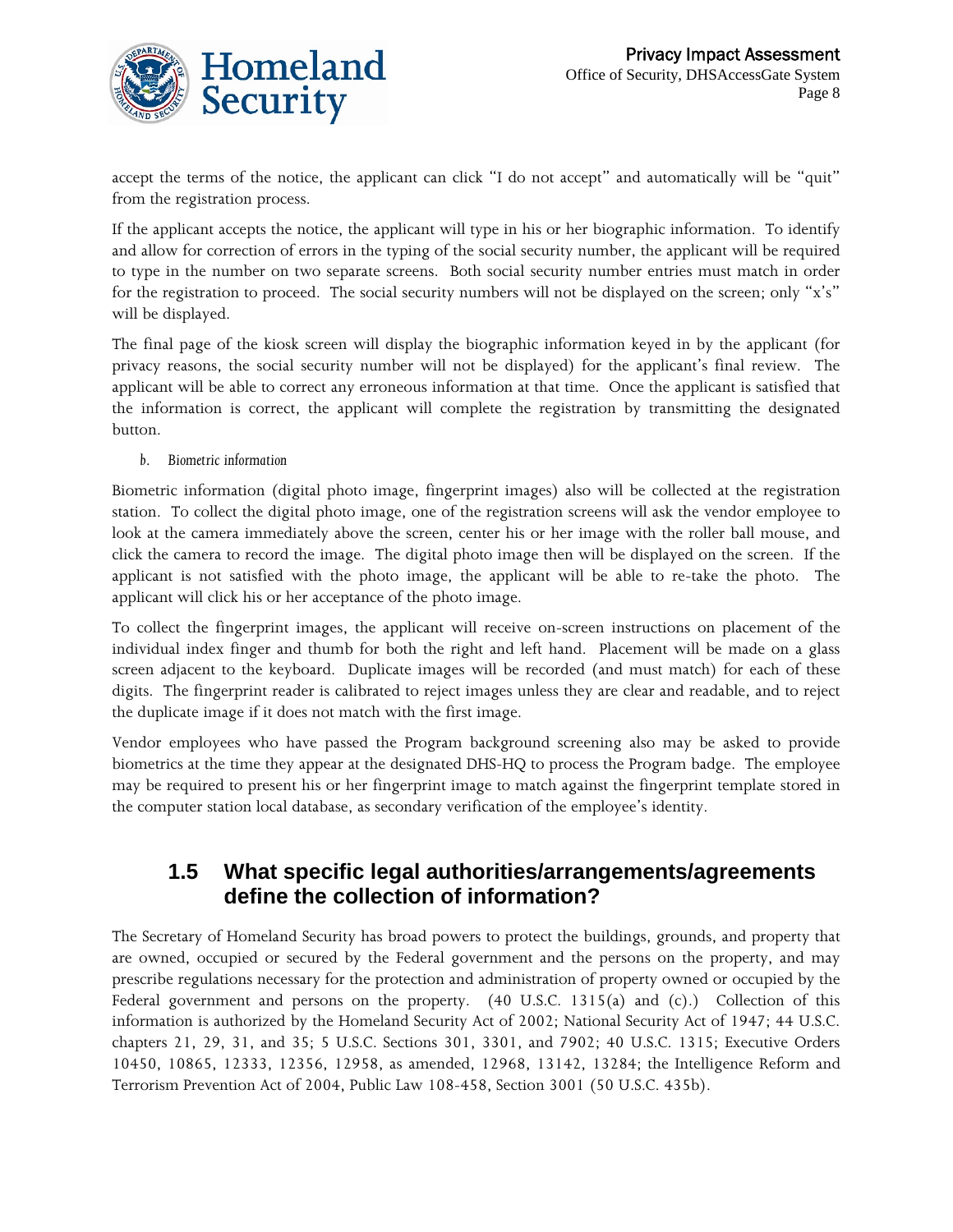

#### **1.6 Privacy Impact Analysis: Given the amount and type of data being collected, discuss what privacy risks were identified and how they were mitigated.**

The information collected will be used to conduct background screenings (security threat assessments) on vendor employees who volunteer to participate in the Program, and to verify their identity. Vendor employees who pass the background screening will be eligible to receive a physical access card from DHS-HQ to present to enter the designated facility.

An important element of the Program is the fact that participation will be strictly voluntary. Vendor employees who are concerned about the privacy implications of providing the PII requested of the Program will be able to choose not to participate in the Program and instead continue to use the DHS-HQ facility's standard access procedures.

In addition, to allay concerns of private citizens who may not wish to share their PII with the government, the Program has been designed to minimize the amount of PII that the Service Provider shares with DHS-HQ. For purposes of the Service Provider's collection, use and storage of PII, Program participants will have broad privacy protections accorded to them under the FCRA and any other applicable laws. Program participants also will have a contractual relationship with the Service Provider through an Individual User Agreement, which imposes obligations upon the Service Provider to maintain privacy safeguards. DHS-HQ is mandated by federal law (i.e., the Privacy Act) to maintain privacy protections of Program participant PII.

The Service Provider will employ the principle of least-privilege access and will use strong encryption on PII, and will encrypt its entire database backups to protect the data. Individual dates of birth, social security numbers and biometrics will be encrypted prior to being placed in the Service Provider's database. PII collected during registration will be temporarily stored in encrypted form on the registration station and then will be transmitted in encrypted form to the Service Provider's Data Center, at which time the information will be deleted from the registration station.

The Service Provider's database will be a stand-alone system that will not be connected to any DHS-HQ or other Government network or server. The Service Provider will securely transmit PII data using FIPS 140-2 compliant encryption algorithms to communicate over telephone lines to send Program participant information to and from the Service Provider's Data Center. Neither DHS-HQ nor any other government agency will have physical or logical access (i.e., connection of computer systems or networks) to the Service Provider's database.

### **Section 2.0 Uses of the System and the Information**

### **2.1 Describe all the uses of information.**

The biographic and biometric information that is gathered from vendor employees who voluntarily register for the Program will be used for the following purposes:

- To conduct background screenings (security threat assessments) on individuals who wish to participate in the Program;
- To use biometric technologies to verify the identity of Program participants;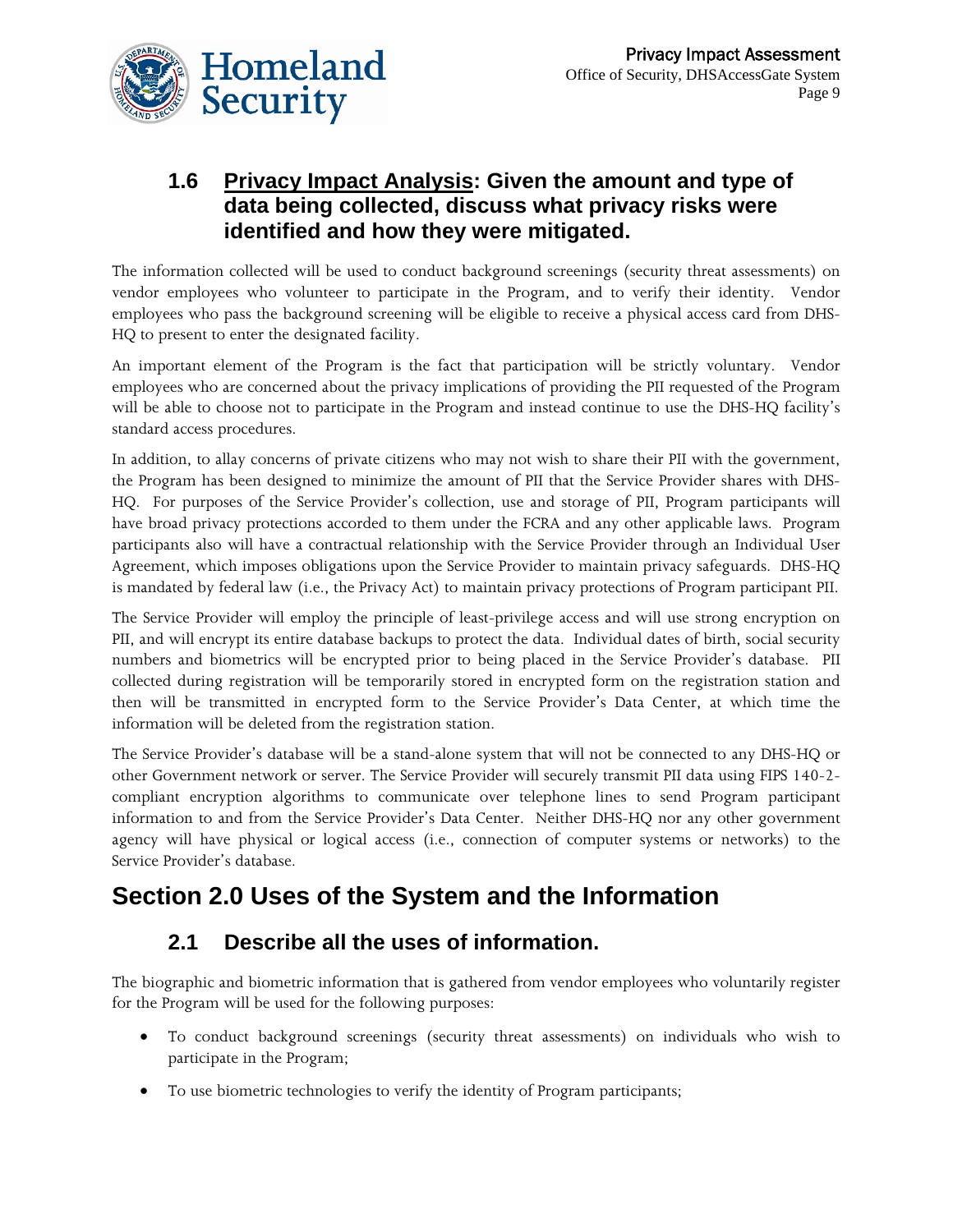

- To manufacture a Program badge that is used to verify the identity of Program participants and verify their eligibility to participate in the Program;
- To prepare aggregated statistical reports to DHS-HQ on the total number of enrolled Participant vendor companies and their registered employees and the total number of background screening fails, passes and successful adjudications (the reports will contain no PII); and
- To assist in the management of Program participant records and background screenings.
- To conduct a check of state, local, and municipal felony convictions the Commercial Provider uses biographic information

#### **2.2 Does the system analyze data to assist users in identifying previously unknown areas of note, concern, or pattern (Sometimes referred to as "datamining")?**

No. Note, however, that the Service Provider will use collected information to prepare aggregated statistical reports to DHS-HQ containing no PII. The Service Provider will be allowed to collect PII only for the purposes of the Program.

### **2.3 How will the information collected from individuals or derived from the system be checked for accuracy?**

The Service Provider will collect biographic and biometric information directly from the vendor employees who choose to participate in the Program. Vendor employee applicants will type their social security number twice (requiring a match) to minimize the risk of a typing error, and they will have an opportunity to review and approve all other PII they type into the registration kiosk before clicking the submission button.

The Service Provider through its Commercial Provider will check the accuracy of individual biographic information through the background screening process by conducting a social security number search and address verification search. Part of the background screening process involves a Quality Assurance review to resolve any inconsistencies among identifying information provided by the Vendor employee. The Service Provider's Commercial Provider will assign trained professionals to conduct a Quality Assurance review of completed background reports and to maintain an audit process for background screening reports to ensure their accuracy, completeness and quality. The Commercial Provider will provide, to Vendor employees who "fail" the Program background screening, written notice of the screening results, a copy of the background screening report, notification of the employee's right to adjudicate the results by requesting a re-screening, and a dispute form. If the reason for the "fail" is that the employee provided inaccurate data, the employee will have an opportunity to correct the inaccuracy through this Adverse Action process.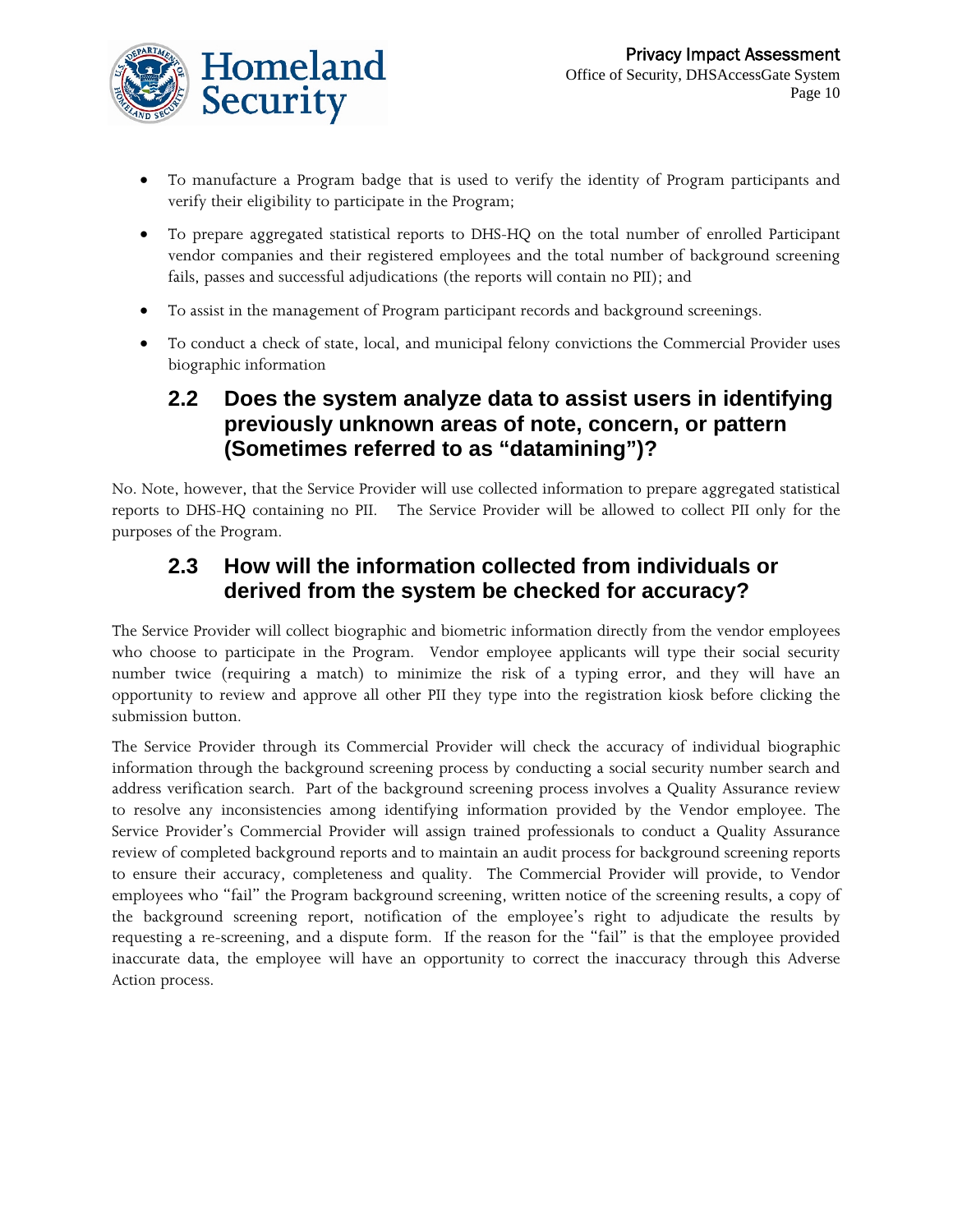

#### **2.4 Privacy Impact Analysis: Given the amount and type of information collected, describe any types of controls that may be in place to ensure that information is used in accordance with the above described uses.**

Collected individual information will be used only for the purposes stated in this PIA. The Service Provider will authorize only a limited number of Service Provider personnel to perform Program services that involve handling of PII. The Service Provider will not disclose to DHS-HQ or participant Vendor companies any vendor employee's background screening report or the contents of such report, but will inform them of the employee's "pass/fail" status. The Service Provider will require participant Vendor companies to agree they will not use this "pass/fail" information for employment purposes.

Because the Program will be using the services of the Commercial Provider, ensuring the accuracy of the use of such data is an important privacy mitigation step. Should the Commercial Provider disqualify someone based on state, local, or other municipal record the Commercial Provider may physically locate the record and verify its accuracy. This ensures that individuals disqualified on the basis of Commercial Provider information, albeit information taken from state, local, and other municipal court systems, will be disqualified for verifiable reasons, i.e., the individual is a convicted felon.

## **Section 3.0 Retention**

### **3.1 What is the retention period for the data in the system?**

DHS-HQ retains limited individual information that it collects under this Program in accordance with the record schedules set by the National Archives and Records Administration (NARA) and in accordance with DHS Management Directive (MD) 11042.1 Safeguarding Sensitive and Unclassified Information (FOUO), and as described in the retention and disposal provisions of the Office of Security File System" (71 Fed.Reg 53700). If DHS elects to retain information identifying a person as being on an OFAC Terrorist Watch List, subject to an outstanding warrant or a fugitive, the information will be retained for at least 20 years.

The Service Provider will retain the individual information it collects under the Program for three years from the date of the individual's date of separation from the Program.

#### **3.2 Has the retention schedule been approved by the National Archives and Records Administration (NARA)?**

No, but DHS Records Management will officially submit and coordinate with NARA agency approval of its retention schedule. DHS-HQ will not destroy any Program records until after it has obtained NARA approval.

#### **3.3 Privacy Impact Analysis: Given the purpose of retaining the information, explain why the information is needed for the indicated period.**

Program information will be maintained in accordance with the NARA-approved record retention schedules in furtherance of the purposes of this Program. DHS-HQ will destroy the record upon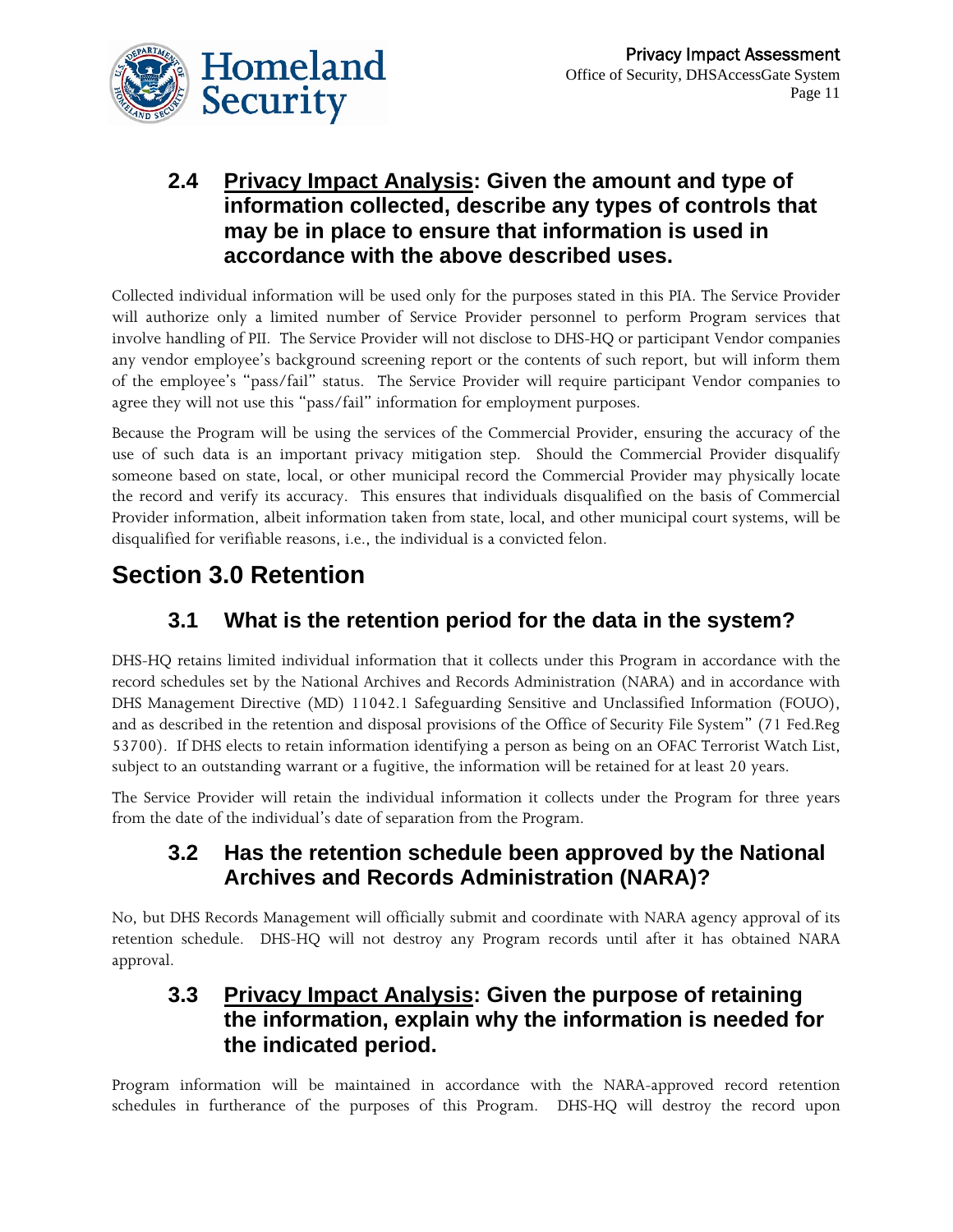

notification of death or not later than 5 years after separation or transfer of the employee or later than 5 years after contract relationship expires, which ever is applicable. The service provider may retain the information for five years thereafter, to enable the Service Provider to make timely updates to its database to reflect changes in Program participants' status such as employment status changes and updated background screening results; to fulfill requests by individuals for information retained on them; to permit judicial review in the event of litigation; and to reduce the incidence of fraudulent applications.

## **Section 4.0 Internal Sharing and Disclosure**

#### **4.1 With which internal organizations is the information shared?**

DHS-HQ will not share this information outside of the Office of Security or Internal Security.

#### **4.2 For each organization, what information is shared and for what purpose?**

Because DHS is not collecting the data elements minimal information sharing internal to DHS occurs. The Service Provider will transmit to DHS-HQ only the (1) name, (2) company and (3) background screening "pass" or "fail" result for each vendor employee who volunteers to participate in the Program

#### **4.3 How is the information transmitted or disclosed?**

The Service Provider will transmit the "pass" or "fail" via encrypted or password-protected electronic submission.

#### **4.4 Privacy Impact Analysis: Given the internal sharing, discuss what privacy risks were identified and how they were mitigated.**

Internal sharing is left to the absolute minimum amount necessary. This mitigates a significant amount of information sharing risk. Any PII which may be disclosed internally will be transmitted or disclosed accordance with DHS Management Directive (MD) 11042.1 Safeguarding Sensitive and Unclassified Information (FOUO).

### **Section 5.0 External Sharing and Disclosure**

#### **5.1 With which external organizations is the information shared?**

### **Access to Information**

To mitigate potential privacy concerns on the part of vendor employees, most PII collected through the Program will not be shared with DHS or other government agencies. The Service Provider will transmit to DHS-HQ only the (1) name, (2) company and (3) background screening "pass" or "fail" result for each vendor employee who volunteers to participate in the Program. The Service Provider also will inform DHS-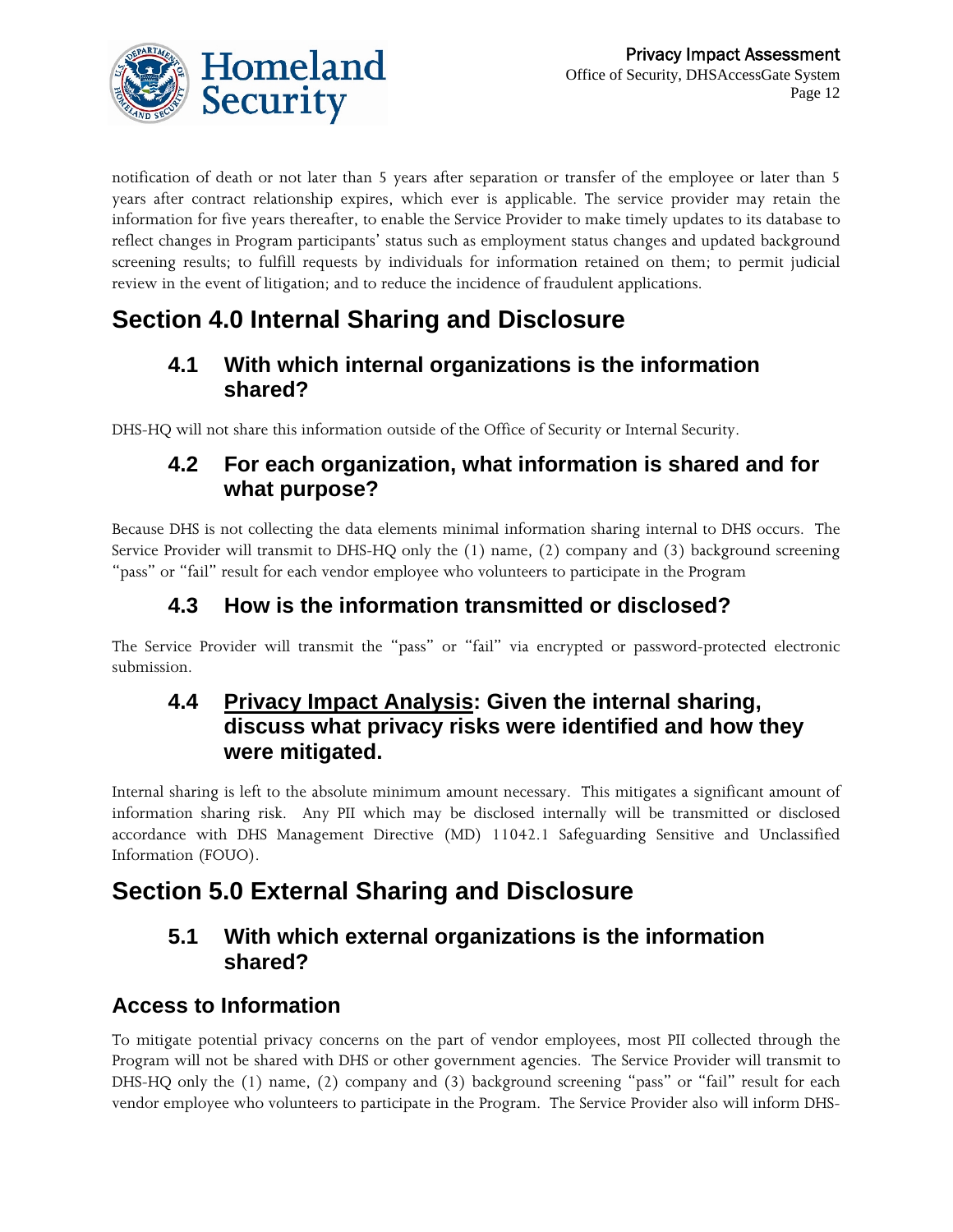

HQ if a background screening reveals that the subject is listed on the OFAC Terrorist Watch List, or is a fugitive or the subject of an open warrant. Additionally, the Service Provider will provide DHS-HQ with aggregated statistical reports that do not contain any PII.

As part of the background screening process, Service Provider will provide to Commercial Provider biographic information used to check felony convictions at the state, local, and municipal levels. This information may be manually verified should a match occur that might disqualify and individual from the Program.

Appendix A details which entities have access to PII during the course of an individual's Program membership.

Information about individuals that is received by DHS-HQ pertaining to a background screening failure may lead the government to conduct a National Crime Information Center ("NCIC") background check that may be shared without the individual's consent as permitted by the Privacy Act of 1974 (5 U.S.C. section 552a(b)), including to an appropriate government law enforcement entity, if records show a violation or potential violation of law; the Department of Justice, a court, or other adjudicative body when the records are relevant and necessary to a lawsuit; a federal, state, local, tribal, or foreign agency whose records could facilitate a decision whether to retain an employee, continue a security clearance, or agree to use a contract. The full System of Records Notice (SORN) with a complete description of routine uses was published in the Federal Register and can be viewed at: System of Records Notice, 71 Fed. Reg. 53697 (Sept. 12, 2006); Notice of Proposed Rule-Making, 71 Fed. Reg. 53609 (Sept. 12, 2006).

DHS-HQ may share an individual's biographic information with the Terrorist Screening Center ("TSC") and other national security organizations to the extent necessary to resolve potential matches, facilitate an operational response, or to advance intelligence, counterintelligence, law enforcement or other official purposes related to DHS or national security in accordance with the provisions of the Privacy Act and the applicable SORN.

#### **5.2 What information is shared and for what purpose?**

The Service Provider will share biographic information with its Commercial Provider to perform background screenings. The Commercial Provider will notify DHS-HQ, and the Service Provider or its Commercial Provider also may contact law enforcement, if a background screening reveals that a Program registrant is listed on the OFAC Terrorist Watch List or is a fugitive or the subject of an open warrant, in order to assist active law enforcement and national security. Individual information also is submitted against a national law enforcement submission to determine whether the subject is reported as missing, wanted, a fugitive or an escaped inmate, to assist active law enforcement and national security. The Service Provider also will inform the vendor employee's employer (through the Program Administrator) whether the employee passed or failed the background screening, for the purpose of informing the employer of the employee's eligibility (or non-eligibility) to participate in the Program.

As detailed in 5.1, DHS may share information with the appropriate law enforcement entity should the results of a background check warrant further investigation.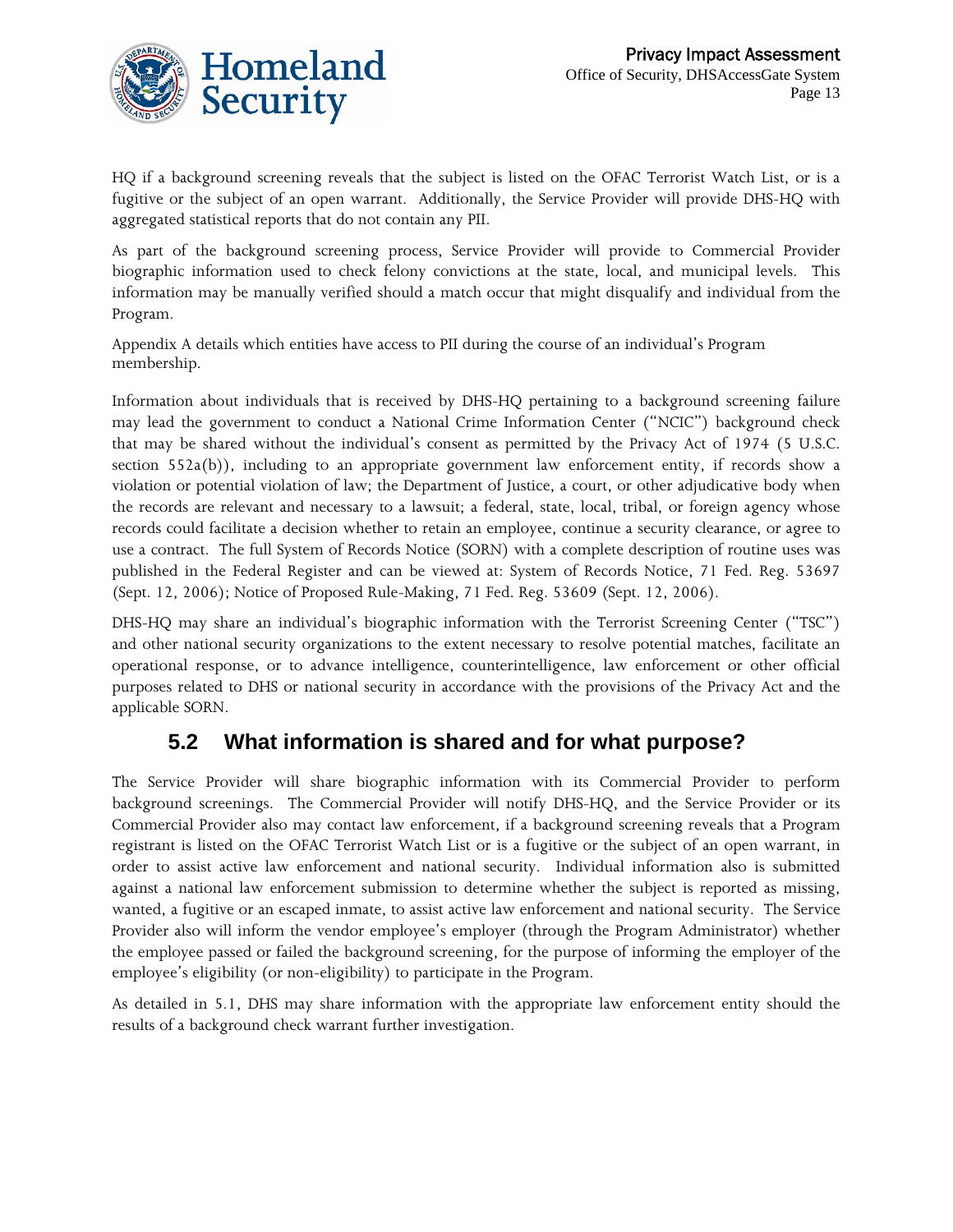

### **5.3 How is the information transmitted or disclosed?**

All data to be externally shared by DHS-HQ will be transmitted electronically and will be encrypted in compliance with departmental policies. The Service Provider will programmatically and securely transmit to its Commercial Provider, through secure sockets layer (SSL) or encryption, individual biographic information to perform background screenings. Information submitted against the national law enforcement submission will be transmitted electronically, through encryption and password protection. The Service Provider will transmit "pass" and "fail" information to the employer's Program Administrator electronically or by phone. Biometric image data collected at registration stations will be handled as sensitive personal information throughout the process. Biometric images will be stored as compressed and encrypted data. In addition, biometric images and the biometric templates created from this data will be suitably controlled to prevent any interception, alteration, release, or other data compromise that could result in unauthorized use.

#### **5.4 Is a Memorandum of Understanding (MOU), contract, or any agreement in place with any external organizations with whom information is shared, and does the agreement reflect the scope of the information currently shared?**

DHS expects to contract with a service provider that is a principal provider of background investigations at eight major DOD facilities. As part of the background investigation, each subject will be required to submit designated PII. Participation in the Program is voluntary, and therefore providing this data will be voluntary; however, submitting the information will be required in order to proceed with the necessary background investigation that underpins an individual's ability to participate in the Program. In addition, information may be shared in accordance with the applicable SORN, the "Office of Security File System" DHS-OS-001 (see 71 F.R 53700). The Service Provider will contractually require its Commercial Provider to comply fully with the requirements of the FCRA and the Privacy Act, including the proper safeguarding of all PII on individuals who are the subject of background screenings. The Service Provider will be contractually required to treat PII as confidential and to adhere to adequate privacy safeguards.

### **5.5 How is the shared information secured by the recipient?**

Any Federal agency receiving Program PII is expected to handle the information in accordance with the Privacy Act, that agency's SORN(s) and FISMA. In addition, information received from the Service Provider and its Commercial Provider must be protected against compromise through encryption technologies and physical security.

### **5.6 What type of training is required for users from agencies outside DHS prior to receiving access to the information?**

No specific training is required for this Program; however, any Federal agency receiving this information is expected to handle it in accordance with the Privacy Act and that agency's SORN(s). The Service Provider and its Commercial Provider provide privacy training to their personnel to ensure meeting DHS-HQ's Program standards.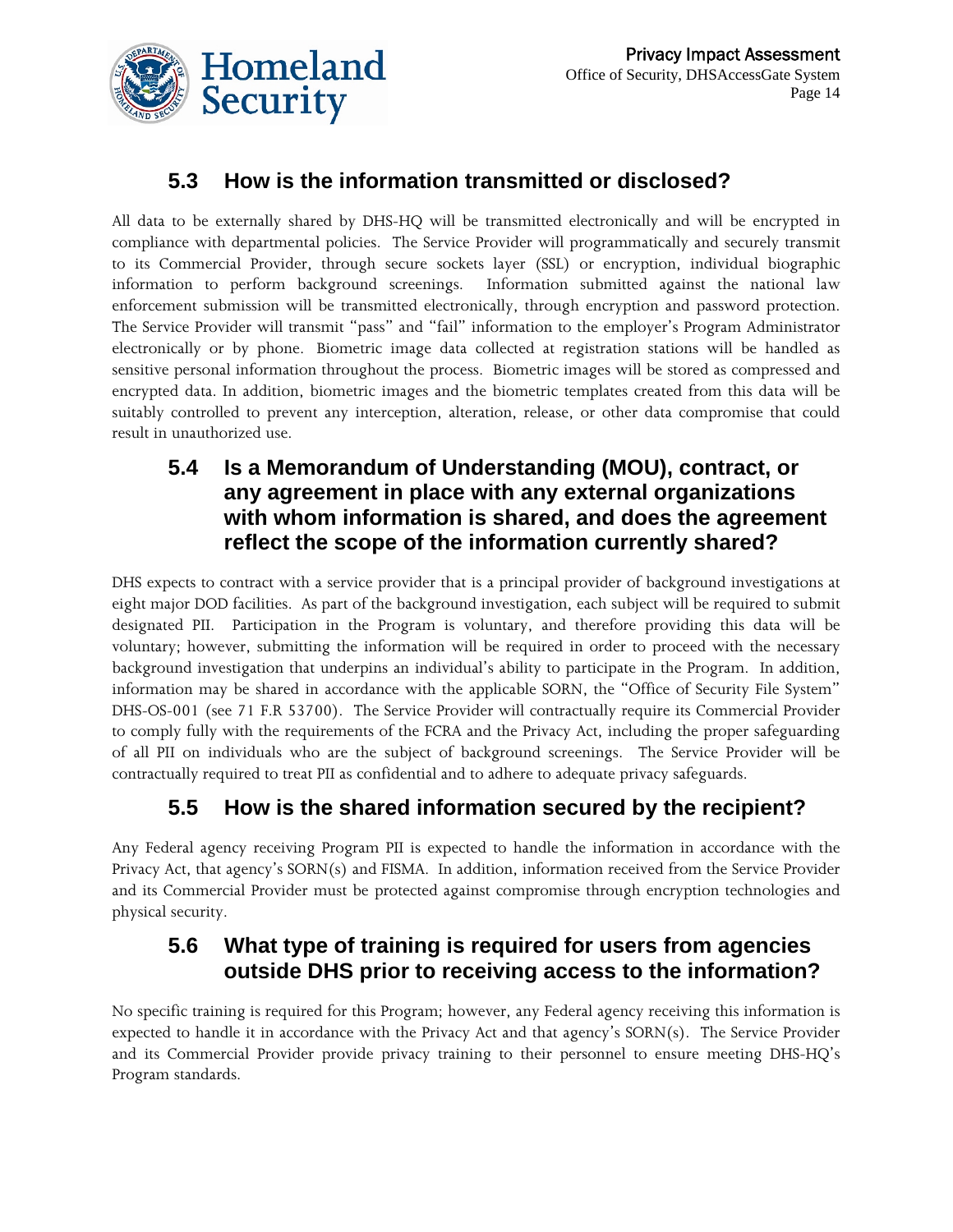

#### **5.7 Privacy Impact Analysis: Given the external sharing, what privacy risks were identified and describe how they were mitigated.**

DHS-HQ will share this information under the applicable SORN and the Privacy Act. The Service Provider will share biographic information with its Commercial Provider to perform background screenings, and a subset of biographic information to DHS-HQ. Names also may be submitted to federal law enforcement to check for fugitives or who are wanted, and may be submitted to law enforcement and/or the intelligence community, as appropriate, if an individual is found to be listed on the OFAC Terrorist Watch List.

Any privacy risks are mitigated by limiting sharing of this information, ensuring that recipients properly handle the information, and using secure transmission methods.

## **Section 6.0 Notice**

**6.1 Was notice provided to the individual prior to collection of information? If yes, please provide a copy of the notice as an appendix. (A notice may include a posted privacy policy, a Privacy Act notice on forms, or a system of records notice published in the Federal Register Notice.) If notice was not provided, why not?** 

Yes. The information collected by DHS-HQ will be associated with the "Office of Security File System" (71 Fed.Reg 53700). This SORN describes the information being collected, purposes of collection, routine uses, and policies and practices.

In addition, pursuant to the FCRA and consistent with the Privacy Act, the Service Provider will provide a comprehensive notice to vendor employees, in the form of a User Agreement, both at the registration kiosk and on the Service Provider's website. At the Service Provider's registration kiosk, each vendor employee will be required to read the User Agreement, which will provide detailed information about the types of information to be collected, the use of the information, the vendor employee's rights and obligations with respect to collected information, and the vendor employee's right to decline to provide the requested information and thereby withdraw from Program registration. The User Agreement also will describe the individual's right to request a copy of the background screening report(s) conducted on the individual as well as the right to dispute the results of the screening in the event of a background screening "fail" result. A copy of a User Agreement template is attached to this document as Appendix B. The registration kiosk is designed such that a Program registrant cannot continue with the registration process without assenting to the User Agreement. If an individual does not wish to assent to the User Agreement, the individual can exit the registration process and thereby opt out of participating in the Program. Such individuals will continue to use the DHS-HQ facility's standard access procedures.

The User Agreement also will be available for viewing and printing from the Contractor's website, where it will be available in both English and Spanish.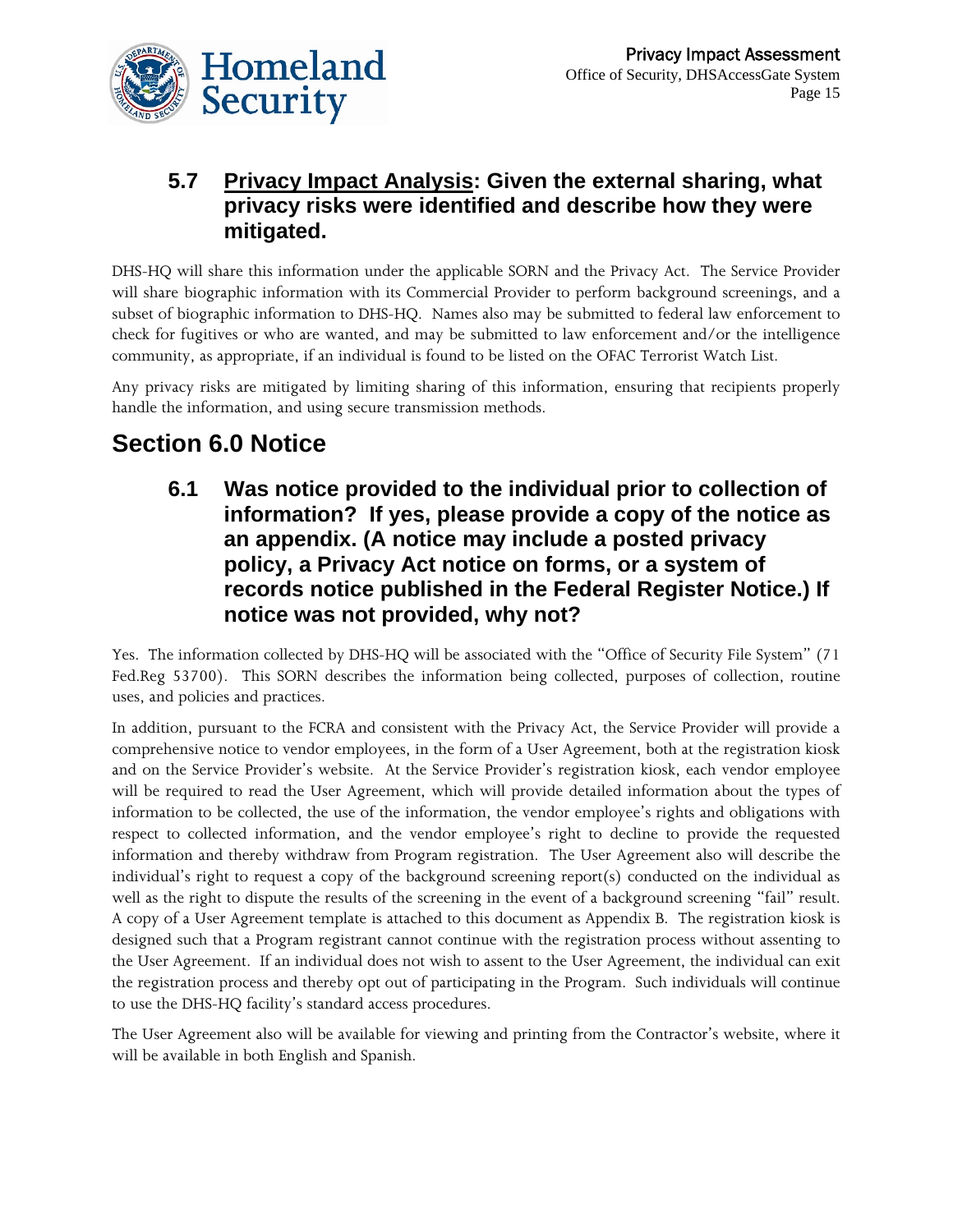

#### **6.2 Do individuals have an opportunity and/or right to decline to provide information?**

Yes. Participation in the Program is strictly voluntary, and vendor employees are under no obligation to join the Program. Vendor employees who choose not to participate in the Program will not be asked to provide the information for the Program. Such individuals may continue to use the DHS-HQ facility's standard access procedures.

#### **6.3 Do individuals have the right to consent to particular uses of the information, and if so, how does the individual exercise the right?**

The Service Provider's User Agreement provides individuals with an opportunity to consent to the specified uses described in the User Agreement. Individuals do not have the right to selectively consent to the specified uses.

#### **6.4 Privacy Impact Analysis: Given the notice provided to individuals above, describe what privacy risks were identified and how you mitigated them.**

The Service Provider will provide vendor employees with a comprehensive and meaningful notice form that details the types of information being collected, purposes of collection, uses of collected information and retention of collected information, thereby enabling the individuals to exercise informed consent prior to disclosing any information to the Service Provider. In addition, the System of Records Notices published by DHS provides robust notice about the nature of this collection, the uses of the information, and the overall purpose for which the information is collected.

In addition, individual privacy concerns are mitigated by the voluntary nature of the Program and by the fact that limited PII will be shared with the government.

### **Section 7.0 Individual Access, Redress and Correction**

#### **7.1 What are the procedures which allow individuals to gain access to their own information?**

Vendor employees will have the right to review the PII on them that is retained by DHS-HQ, pursuant to the requirements of the Privacy Act. The procedures for requesting their information from DHS-HQ are described in the applicable SORN. Vendor employees also may have a right to obtain a copy of the DHS-HQ Program information on them through the Freedom of Information Act ("FOIA").

Vendor employees will also have the right to review the PII that is retained by the Service Provider and its Commercial Provider, pursuant to the requirements of the FCRA. The FCRA promotes the accuracy, fairness and privacy of information in the files of consumer reporting agencies. The FCRA entitles individuals who are the subject of a consumer report, such as a background screening, to request the information in their file from a consumer reporting agency. (15 U.S.C. 2681g.) The User Agreement that must be reviewed and accepted by each Program registrant will describe the individual's right to request a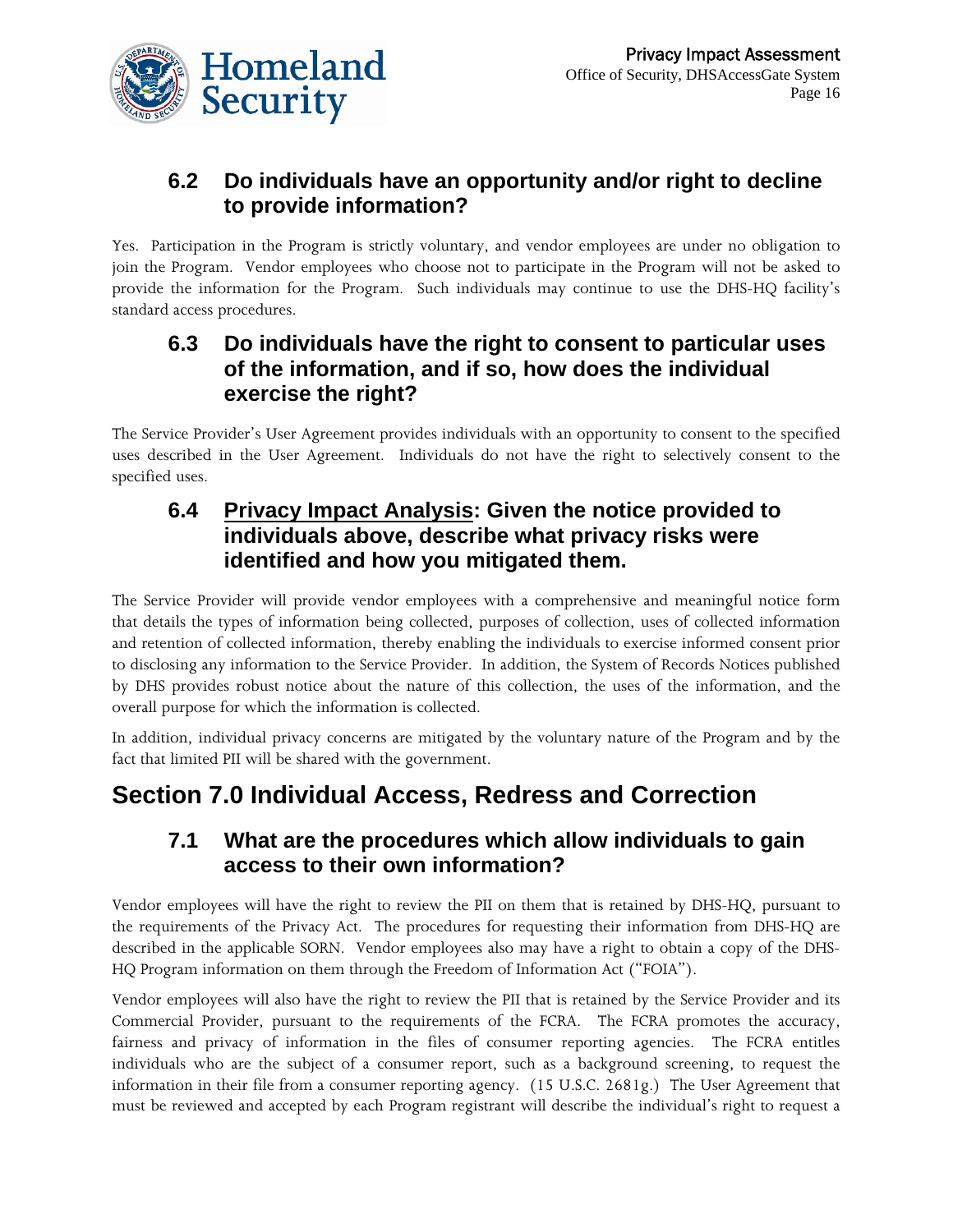

copy of the background screenings conducted on the individual as well as the right to dispute the information in the background screening report in the event of a background screening "fail" result. In addition, the Commercial Provider will provide a copy of the background screening report, and a summary of rights under the FCRA, to vendor employees who "fail" a Program background screening.

#### **7.2 What are the procedures for correcting erroneous information?**

The procedures for correcting erroneous information retained by DHS-HQ are governed by the Privacy Act and are described in the applicable SORN. Individuals may write to the System Manager, the Director of Departmental Disclosure, and state clearly and concisely the information being contested, the reasons for contesting it, and the proposed amendment to the information sought.

As part of the privacy protections afforded by the Program, users of background screening reports (referred to under the Fair Credit Reporting Act (FCRA) as "consumer reports") are required to follow certain adjudication procedures if they take adverse action against the subject of the screening that is based in whole or in part on any information contained in the consumer report. (FCRA 15 U.S.C. 1681m.) Accordingly, vendor employees who volunteer to undergo Program background screenings will have full FCRA rights of adjudication in the event of a background screening "fail."

The vendor employee will be mailed a written notification from the Commercial Provider if the employee has "failed" a Program background screening. The notification will be comprised of:

- An Adverse Action cover letter from the Commercial Provider notifying the vendor employee of the background screening "fail" result and the fact that adverse action is planned against the employee (i.e., a badge will not be issued, where the vendor employee is a Program applicant; the Program badge will be disabled, where the vendor employee is a Program participant)
- A copy of the background screening report
- A written summary of the employee's rights under the FCRA
- A Dispute Notification Form to be filled out if the employee wishes to dispute the "fail" result.

If the vendor employee notifies the Commercial Provider that he or she wishes to dispute the "fail" result, the Commercial Provider will conduct a dispute investigation in accordance with the FCRA. The Commercial Provider will provide the vendor employee with a written report of the results of the dispute investigation and a copy of the Amended Background Screening Report if the dispute investigation results in any change.

The Service Provider will inform the vendor company of an employee's background screening "fail." The Service Provider will inform the vendor company that the "fail" may have occurred for any number of reasons, including possible identity theft, and that the vendor's employee has the right to dispute the result through the Adverse Action process. The Service Provider also will provide DHS-HQ with the names of individuals who "fail" the Program background screening. The Service Provider will inform the vendor company and DHS-HQ if an individual has successfully adjudicated a "fail" result.

The procedures for correcting erroneous information retained by the Service Provider and its Commercial Provider are governed by the FCRA. Where an individual disputes any information in a consumer report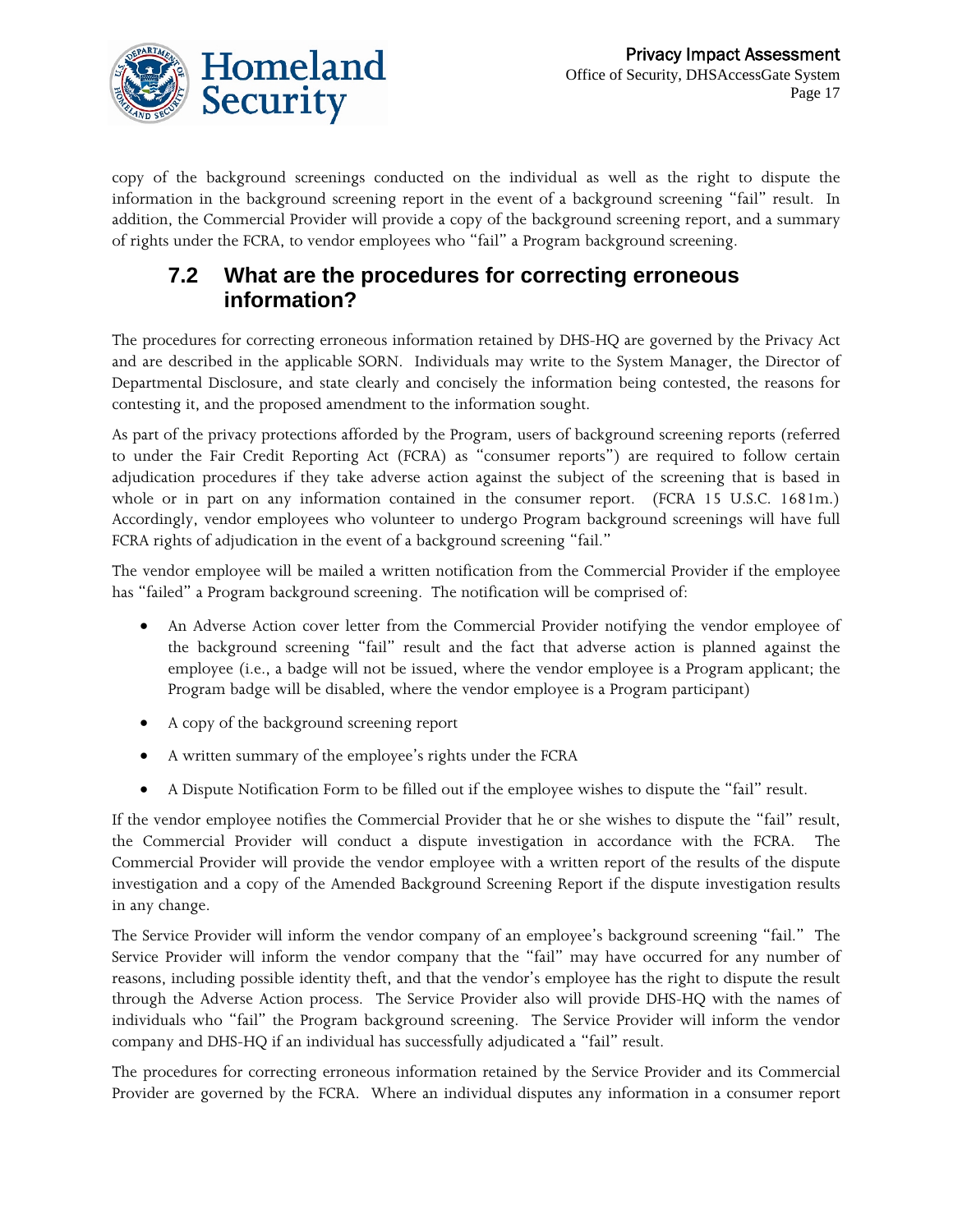

and notifies the agency of such dispute, the agency is required to conduct a reasonable reinvestigation to determine whether the disputed information is inaccurate. (15 U.S.C. 1681i.) In the case of vendor employees who "fail" a Program background screening, the Commercial Provider will follow a comprehensive Adverse Action process, as follows:

- The Commercial Provider will promptly notify Participant Vendor employees by mail of a "fail" result. The Commercial Provider will send the employee (a) a cover letter explaining that the individual has "failed" a Program background screening, faces adverse action and has a right to review and dispute the accuracy of the background screening information; (b) a copy of the background screening report, (c) a summary of rights under the FCRA; and (4) a Dispute Resolution Form.
- The employee will be given an opportunity to provide a statement on the Dispute Resolution Form for return to the Commercial Provider.
- If the Commercial Provider does not receive a dispute from the individual after five days, the Commercial Provider will mail another Adverse Action letter to the subject employee.
- If the employee submits a dispute, the Commercial Provider will conduct a reinvestigation and notify the individual in writing of the disposition.
- If the individual still disputes the results, he or she can place a permanent statement to that effect and an explanation in the file of the Commercial Provider. However, if a "fail" result has not been changed to a "pass" following the Adverse Action process, the individual will not qualify to participate in the Program. This Adverse Action process takes at least 30 days.
- While the Adverse Action process is pending, the employee may continue to access the DHS-HQ facility in accordance with DHS-HQ standard access procedures. Likewise, in the event the "fail" result does not change, the vendor employee may continue to access the DHS-HQ facility in accordance with DHS-HQ standard access procedures.
- If the Commercial Provider's reinvestigation results in a change in the background screening result ("pass" instead of "fail"), the subject vendor employee will be so notified in writing. Thus having passed the background screening, the employee will qualify to participate in the Program.

#### **7.3 How are individuals notified of the procedures for correcting their information?**

The procedures for correcting erroneous information retained by DHS-HQ are described in the applicable SORN. The procedures for correcting erroneous information retained by the Service Provider and its Commercial Provider are referenced in the User Agreement that is located on the kiosk as well as the Service Provider's website. Correction procedures also are described in detail in the set of Adverse Action documents that is mailed to vendor employees who "fail" a Program background screening.

### **7.4 If no redress is provided, are alternatives available?**

Redress procedures are provided.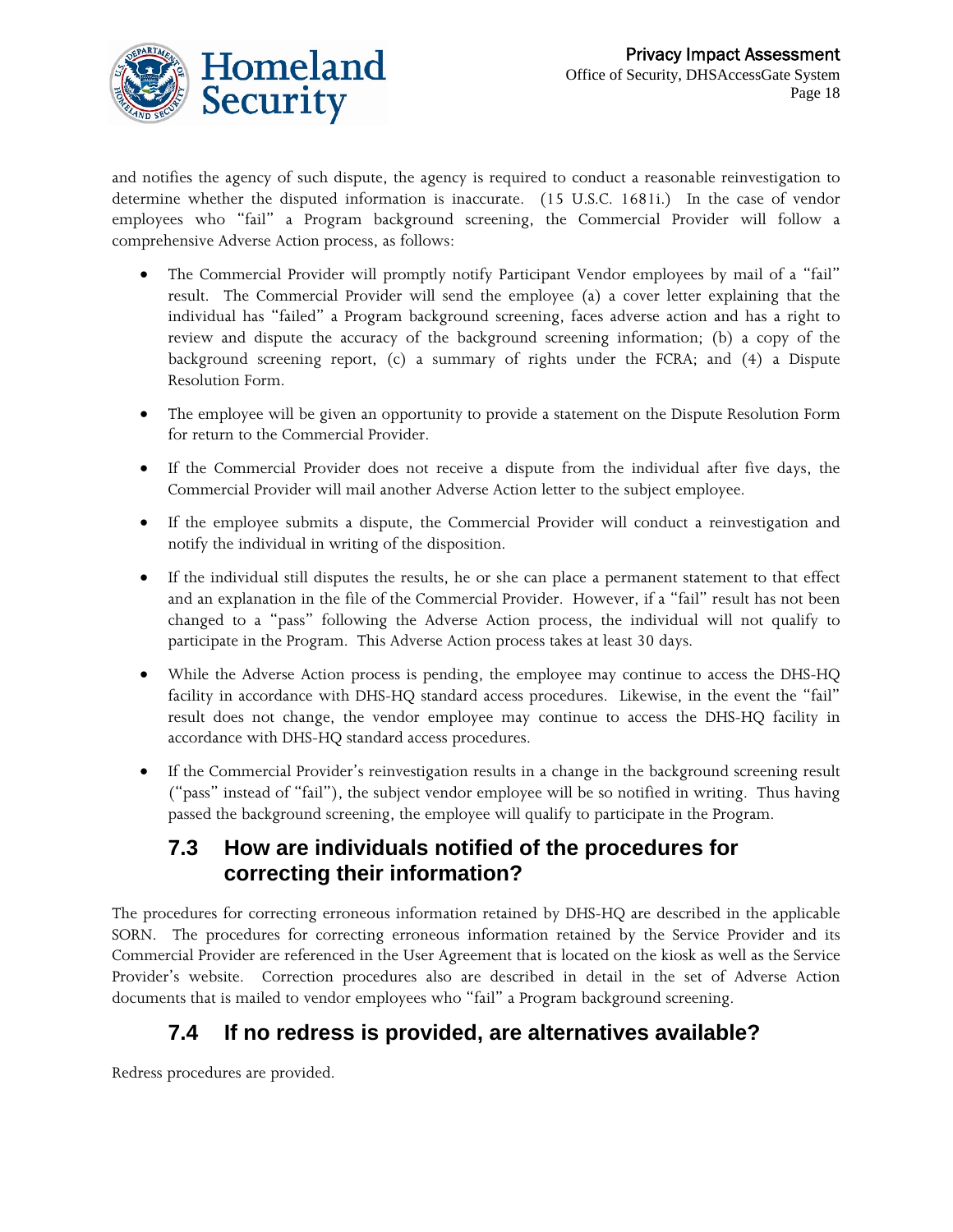

#### **7.5 Privacy Impact Analysis: Given the access and other procedural rights provided for in the Privacy Act of 1974, explain the procedural rights that are provided and, if access, correction and redress rights are not provided please explain why not.**

Individuals may request access to or correction of their PII pursuant to redress processes including through a request pursuant to the Privacy Act or FOIA (DHS-HQ), in accordance with the FCRA, or pursuant to the Adverse Action process (Service Provider and Commercial Provider), consistent with exemptions contained in the SORN and pursuant to applicable law.

## **Section 8.0 Technical Access and Security**

### **8.1 Which user group(s) will have access to the system?**

In order for DHS-HQ to manage, upgrade and utilize the system, system administrators, security administrators, IT specialists, analysts and other persons may have a need to access the system or the information in the system in the performance of their duties. Role-based access controls will be employed to limit the access of information by different users based on the need to know. DHS-HQ also will employ processes to enforce separation of duties to prevent unauthorized disclosure or modification of information. No unauthorized users will be permitted access to system resources. Strict adherence to access control policies will be automatically enforced by the System in coordination with and through oversight by DHS-HQ security officers.

Likewise, in order for the Service Provider and its Commercial Provider to manage, upgrade and utilize their own separate private databases, their database administrators, security administrators, IT specialists, analysts and other persons may have a need to access the databases or the information in the databases in the performance of their duties. Role-based access controls will be employed to limit the access of information by different users based on the need to know. For example, only a limited number of Service Provider personnel who have a need to know will be authorized to receive password-protected access to the Commercial Provider's background screening report information on vendor employees who have registered for the Program. The Service Provider and its Commercial Provider also will employ processes to enforce separation of duties to prevent unauthorized disclosure or modification of information. No unauthorized users will be permitted access to database resources. Strict adherence to access control policies will be enforced by the Service Provider's and the Commercial Provider's management.

#### **8.2 Will contractors to DHS have access to the system? If so, please submit a copy of the contract describing their role to the Privacy Office with this PIA.**

Neither the Service Provider nor its Commercial Provider will have physical or logical access to the System. DHS-HQ may use contractors to perform IT maintenance and security monitoring tasks; such contractors will have access to the System in order to perform their official duties. All contractors performing this work will be subject to Homeland Security Acquisition Regulation (HSAR) requirements for suitability and a background investigation.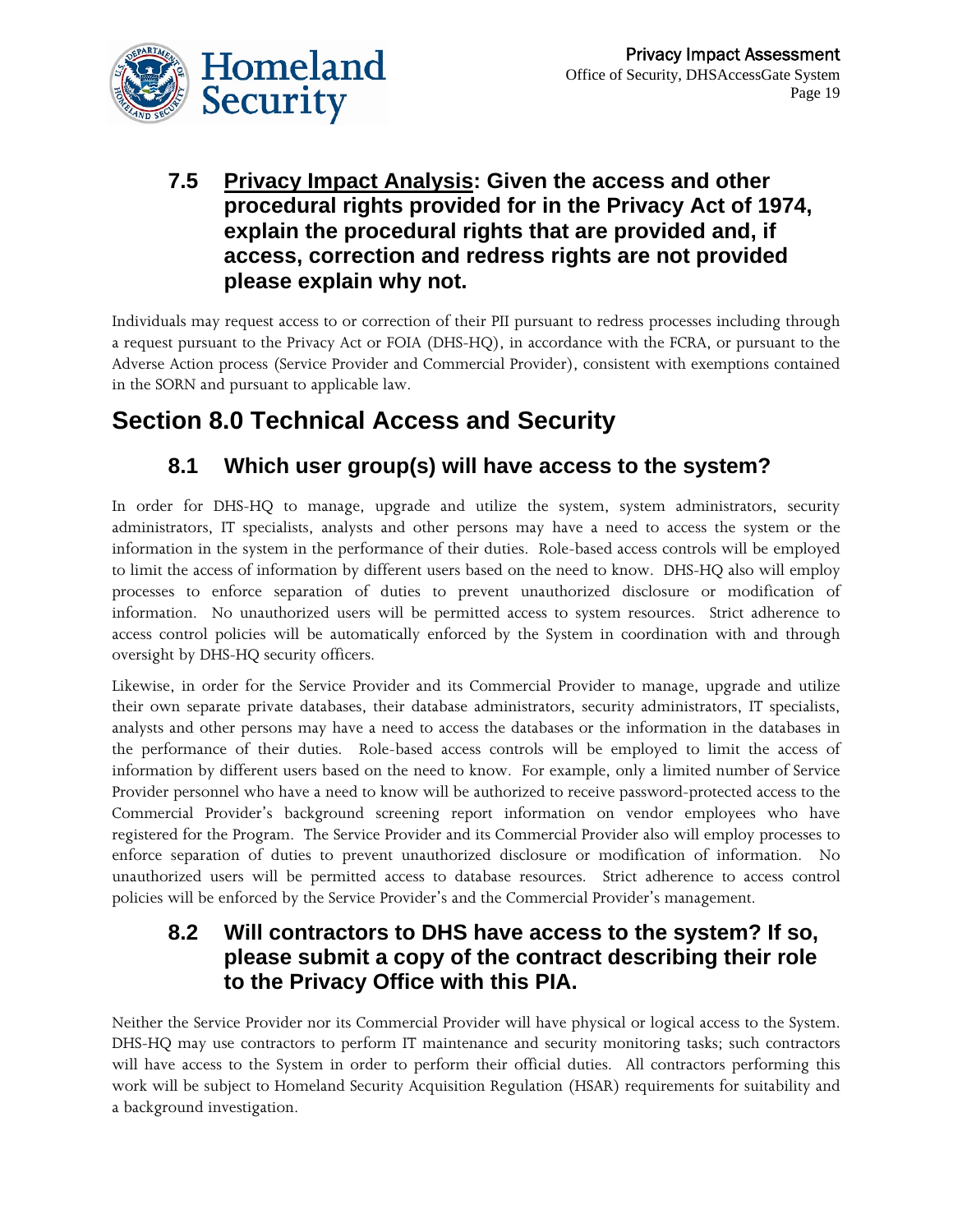

No DHS-HQ or other Government user groups will have physical or logical access to the Service Provider's or its Commercial Provider's separate private databases.

#### **8.3 Does the system use "roles" to assign privileges to users of the system?**

Role-based access controls are used for controlling access to the System using the policy of Least Privilege, which states that the System will enforce the most restrictive set of rights/privileges or access need by users based on their roles.

The Service Provider and its Commercial Provider also will adhere to the policy of least privilege, for controlling access to their respective private databases. They will create roles for each level of access required for their employees to perform their job functions and will follow procedures including security and privacy training, and need-based job responsibility.

### **8.4 What procedures are in place to determine which users may access the system and are they documented?**

The system maintained by DHS-HQ, and the separate private databases maintained by the Service Provider and its Commercial Provider, all will be secured against unauthorized access through the use of a layered, defense-in-depth security approach involving procedural and information security safeguards.

Personnel for DHS-HQ, the Service Provider and its Commercial Provider all will receive mandatory privacy training on the use and disclosure of Program-related PII. They also will receive any appropriate security training and have any necessary background investigations for access to sensitive information based on their respective security policies and procedures.

All government and contractor personnel will be vetted and approved for access to the facility where DHS-HQ's system is housed, issued photo badges with integrated proximity devices imbedded, and given specific access to areas necessary to perform their job function. A Rules of Behavior document will provide an overall guidance of how employees are to protect their physical and technical environment and the data that is handled and processed. All new employees will be required to read and sign a copy of the Rules of Behavior prior to receiving access to the System. Similar vetting, badging and rules of behavior will be in place for the personnel of the Service Provider and its Commercial Provider who will have access to the separate private databases containing Program-related PII.

All personnel working in or accessing the DHS-HQ facility are required to wear a security office issued control badge with photo and name. The badges will provide the electronic access control cards used to gain entrance to the secure area for the computer operations room. Badges must be worn and displayed at all times while on the premises. Badging and access control rules also will be in place for the personnel of the Service Provider and its Commercial Provider who will have access to the separate private databases containing Program-related PII.

DHS-HQ will handle its system data in accordance with the Privacy Act and the System will comply with FISMA requirements. The Service Provider and its Commercial Provider will maintain their separate private databases that contain Program-related PII in conformance with the FCRA and consistent with the Privacy Act and FISMA. The Service Provider and its Commercial Provider will be required to document how their separate private databases meet with these standards.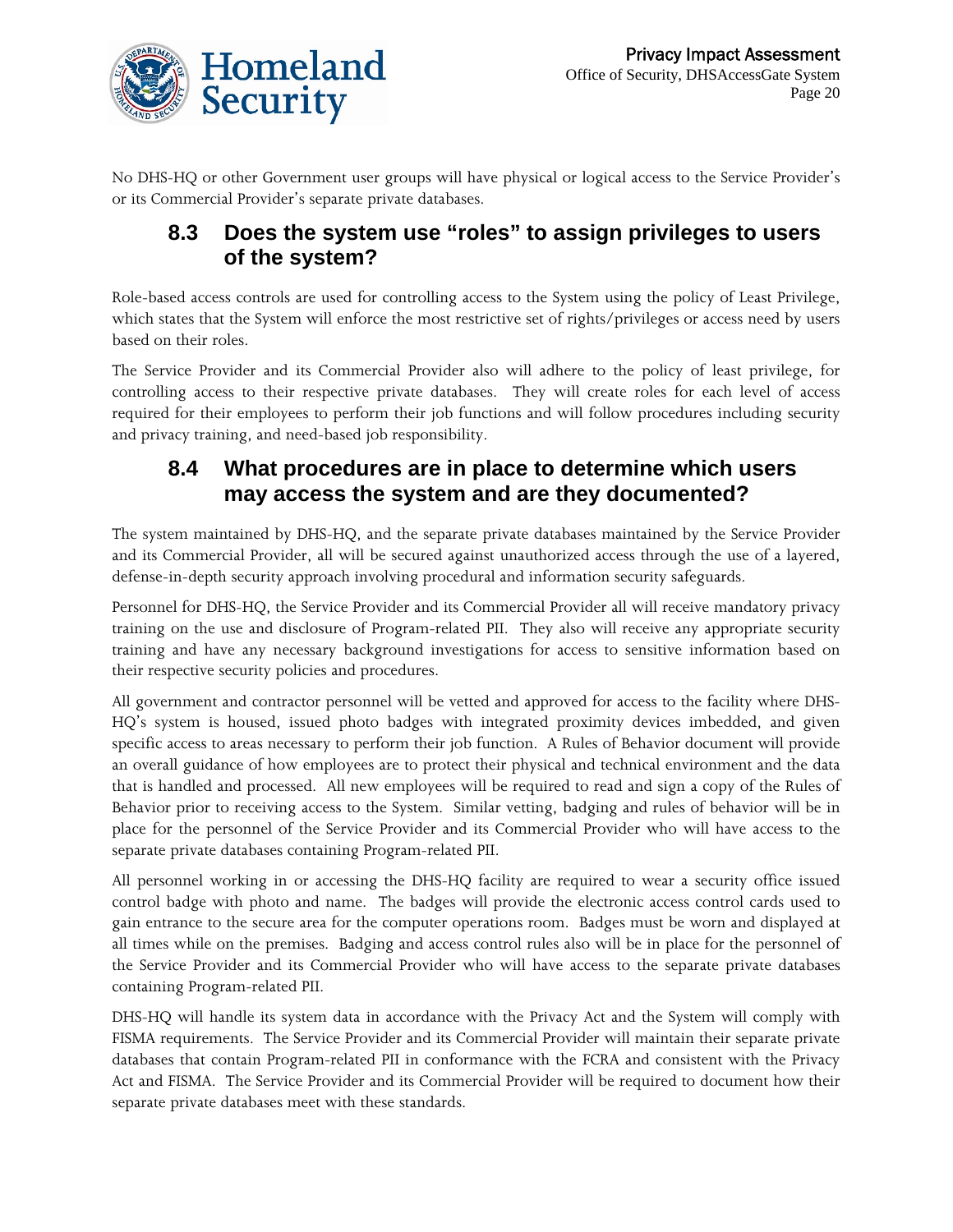

#### **8.5 How are the actual assignments of roles and rules verified according to established security and auditing procedures?**

Employees or contractors are assigned roles for accessing DHS-HQ's System based upon job function. The Facility Security Officer and the Information System Security Officer coordinate to ensure compliance to policy, and manage the activation or deactivation of both physical and computer accounts and privileges as required or when expired. DHS-HQ ensures that personnel access the System have security training commensurate with their duties and responsibilities. All personnel are trained through DHS-HQ's security and awareness training program when they join the organization and periodically thereafter. The status of personnel who have completed the training is reported to DHS-HQ on a regular basis.

The Service Provider and its Commercial Provider both follow similar processes and procedures with respect to role assignment and verification according to established security and auditing procedures. Typically their supervisors assign access roles and review such roles on at least an annual basis to ensure that users have the appropriate access. Personnel who no longer require access are removed from access privileges. In the event an employee is separated from employment, Service Provider and its Commercial Provider will remove such employee from access privileges in advance of the employment separation where practicable.

#### **8.6 What auditing measures and technical safeguards are in place to prevent misuse of data?**

DHS-HQ must comply with the Privacy Act and FISMA to ensure the privacy and security of the information collected and submitted to DHS-HQ. The Service Provider and its Commercial Provider must perform their duties in compliance with the FCRA and consistent with the Privacy Act and FISMA.

The Program is will limit dissemination of vendor employee PII only to those with a need to know, to minimize the risk of data misuse. The Service Provider will collect only PII needed to perform Program background screenings and to prepare the Program badge. The Service Provider will provide only biographic, and not biometric, information to its Commercial Provider to perform the background screenings. The Service Provider will authorize only a limited number of its personnel to receive passwordprotected access to the Commercial Provider's web portal to review the details of individual background screening reports. Neither the Service Provider nor its Commercial Provider will share with DHS-HQ or any vendor company the substance of any individual background screening report, or associate the reason for a "fail" to any identifiable individual. The only PII that the Service Provider will provide to DHS-HQ is the vendor employee's name, company and "pass" or "fail" background screening result and, if applicable, any search results reflecting the individual is the subject of an outstanding warrant or on the Terrorist Watch List . DHS-HQ will not have physical or logical access to the separate private databases of either the Service Provider or its Commercial Provider; these private entities will not have physical or logical access to DHS-HQ's System. In addition, the Service Provider will require vendor companies to agree that they will not use background screening results for employment purposes.

The System will be audited annually by the DHS IT Security Office and will include a real-time audit trail to:

1. Track access to electronic information and changes to data;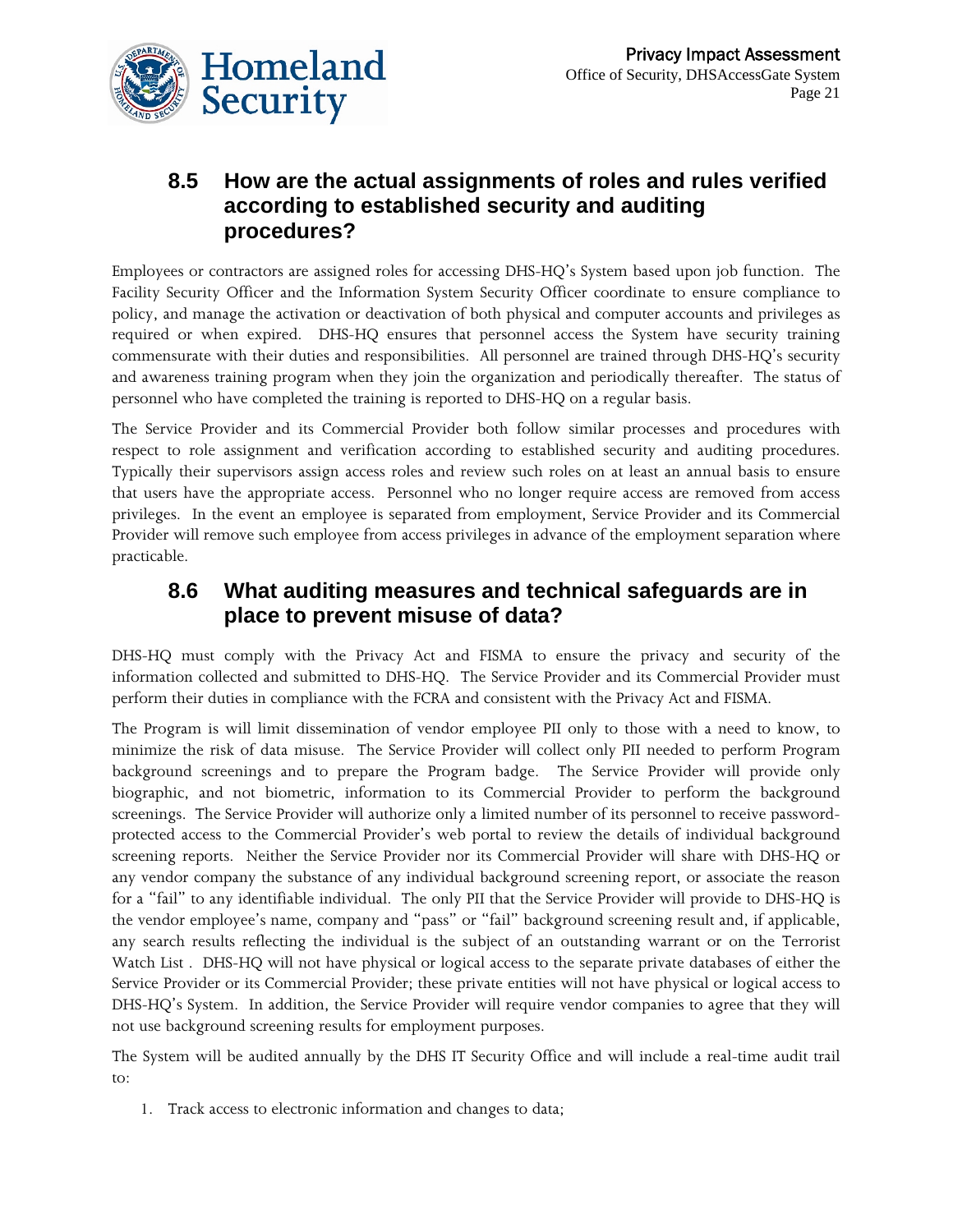

- 2. Monitor implementation and use of intrusion detection software and hardware;
- 3. Verify installation of data integrity monitoring software;
- 4. Provide real time monitoring of System audit logs; and
- 5. Ensure separation of data access based upon user roles and responsibilities.

The Service Provider will use published National Institute of Standards and Technology ("NIST") best practices regarding access logging for auditing consistent with these measures. Data that the Services Provider exports to its Commercial Provider is tracked in the Service Provider's database.

The Service Provider will employ the principle of least-privilege access and uses strong encryption on PII in its database as well as encrypting entire database backups so that data at rest also is protected. The dates of birth and social security numbers of individuals will be encrypted prior to being placed into the Service Provider's database and never will leave the business logic machine's memory. PII collected during registration will be encrypted for the Service Provider's data center's restricted access, before being placed on the hard drive or transmitted to the Data Center. PII will be programmatically and securely (via SSL or encryption) exported to the Service Provider's Commercial Provider.

The Service Provider will send its personnel to the physical premises of its Commercial Provider on a regular basis to conduct a comprehensive on-site audit, to ensure that the Commercial Provider is adhering to stringent privacy and security practices and procedures.

#### **8.7 Describe what privacy training is provided to users either generally or specifically relevant to the functionality of the program or system?**

Privacy and data security training will be required of all personnel of DHS-HQ, the Service Provider and the Commercial Provider who are involved in collection, maintenance, use or storage of PII collected through the Program. Personnel will be updated on privacy and data security on at least an annual basis.

#### **8.8 Is the data secured in accordance with FISMA requirements? If yes, when was Certification & Accreditation last completed?**

Information in DHS-HQ's System will be safeguarded in accordance with FISMA, which establishes government-wide computer security and training standards for all persons associated with the management and operation of Federal computer systems. The Department will follow DHS Management Directive (MD) 11042.1 Safeguarding Sensitive and Unclassified Information (FOUO), and DHS Policy for FOIA Compliance MD 0460.1. The Department will obtain any necessary Certification and Accreditation for this System.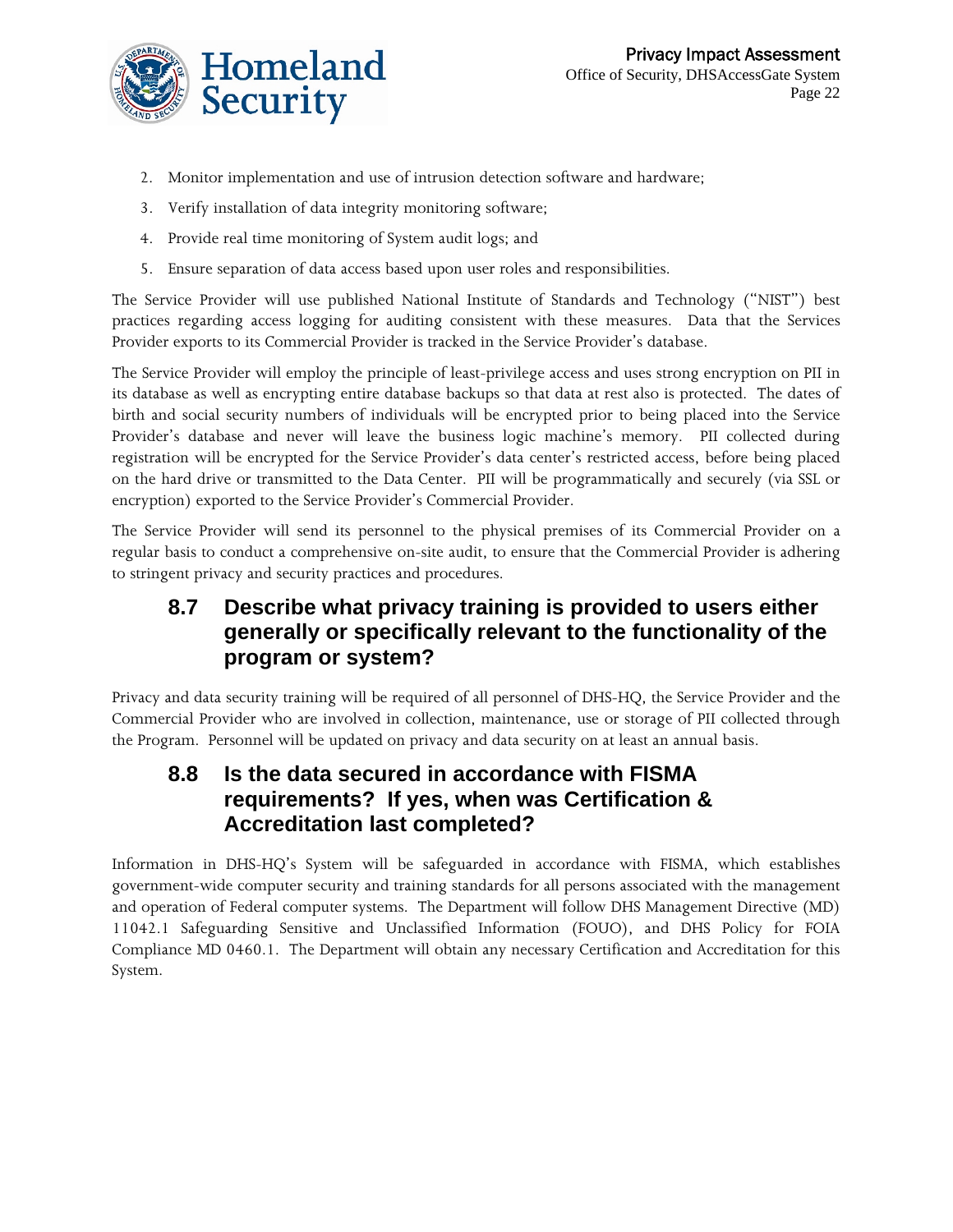### **8.9 Privacy Impact Analysis: Given access and security controls, what privacy risks were identified and describe how they were mitigated.**

Information on DHS-HQ'S System, and on the Service Provider's and its Commercial Provider's separate private databases, will be secured consistent with applicable Federal standards. Security controls will be in place to protect the confidentiality, availability, and integrity of personal data, including role-based access controls that enforce a strict need-to-know policy. Physical access to the System and private databases will be controlled with the use of identity badges. The System and the databases will be housed in controlled computer or Data Centers within secure facilities. In addition, administrative controls, such as periodic monitoring of logs and accounts, will help to prevent and/or discover unauthorized access. Audit logs will be maintained and monitored to track user access and unauthorized access attempts. In addition, DHS-HQ oversight may include unannounced and/or unscheduled inspections. In addition, DHS-HQ will require the Service Provider to meet stringent criteria for maintaining the privacy and security of all Programrelated data in its and its Commercial Provider's databases, which are based on the NIST standards 800-53 Federal Information Processing Standards (FIPS) 199. By requiring the Service Provider to meet these criteria, DHS-HQ minimizes any attendant privacy risks associated with the handling of Program-related PII by the non-Federal entities that are not subject to Federal IT security and privacy laws, regulations and policies.

## **Section 9.0 Technology**

### **9.1 Was the system built from the ground up or purchased and installed?**

The System primarily will be built from Commercial Off the Shelf (COTS) products. System components will include COTS hardware and operating systems.

#### **9.2 Describe how data integrity, privacy, and security were analyzed as part of the decisions made for your system.**

The Program is designed to allow for collection of only those data elements necessary to allow DHS-HQ, and the Service Provider and its Commercial Provider, to perform their tasks. The Service Provider will collect only individual information needed to perform Program background screenings and to prepare the Program badge. The Service Provider will provide only biographic, and not biometric, information to perform the background screenings. The Service Provider will authorize only a limited number of its personnel to receive password-protected access to the Commercial Provider's website to review the details of individual background screening reports. Neither the Service Provider nor its Commercial Provider will share with DHS-HQ or any vendor company the substance of any individual background screening report, or associate the reason for a "fail" to any identifiable individual. The only PII that the Service Provider will provide to DHS-HQ is the vendor employee's name, company and "pass" or "fail" background screening result. DHS-HQ will not have physical or logical access to the separate private databases of either the Service Provider or its Commercial Provider; these private entities will not have physical or logical access to DHS-HQ's System.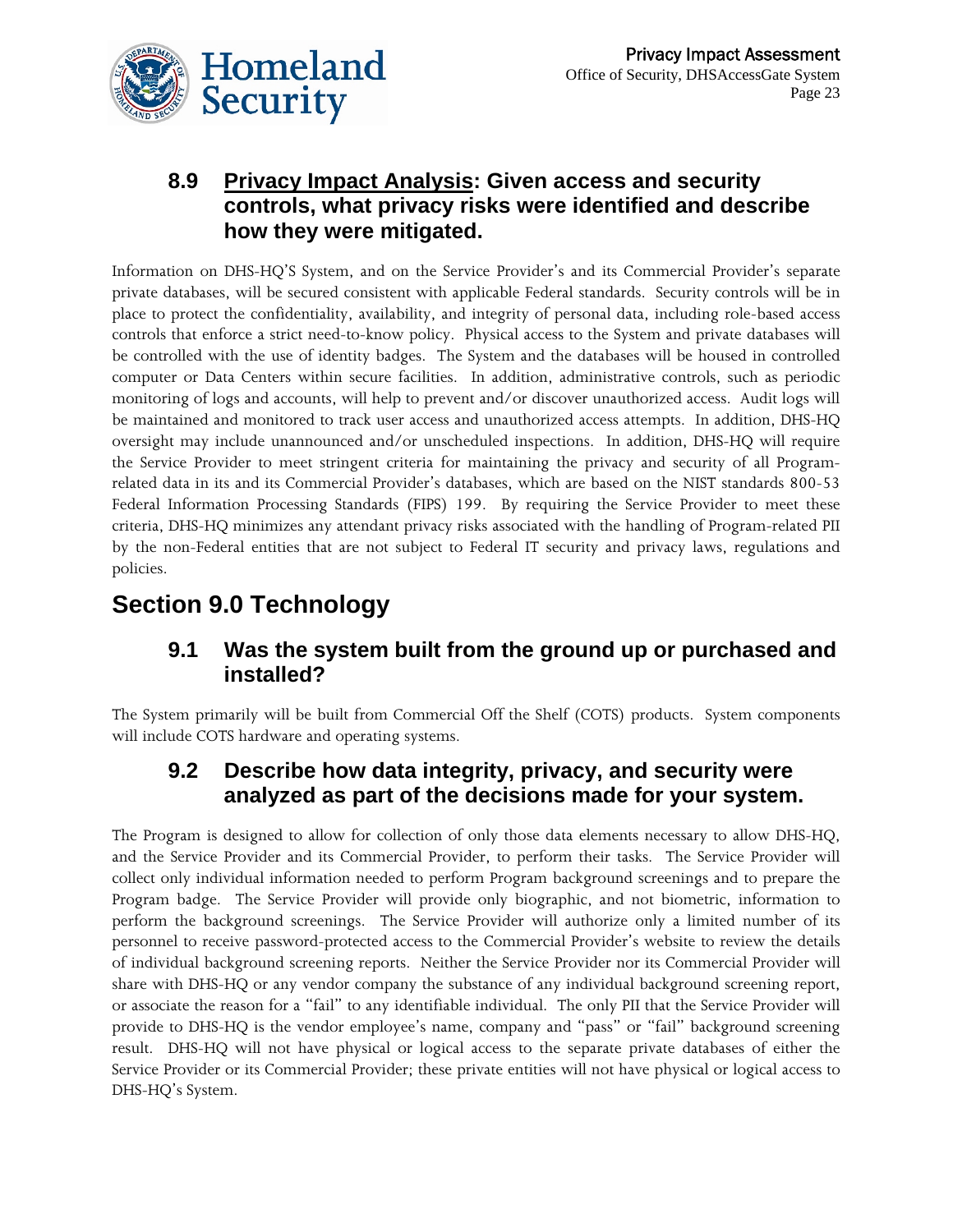

In addition, the Program is designed to provide for secure transmission of Program participant PII through encryption, SSL and other technology to minimize the risk of data loss or interception.

#### **9.3 What design choices were made to enhance privacy?**

In order to support privacy protections, DHS-HQ has designed an information technology infrastructure that will protect against inadvertent use of PII collected from vendor employees who choose to participate in the Program. Access to PII will be strictly controlled; only personnel who have a need to know and who have undergone privacy and data security training will have access to the PII. DHS-HQ will not transmit or otherwise share this information with entities outside of DHS that are not described in the routine uses in the applicable SORN, or with other agencies as may be required pursuant to the Privacy Act. Additionally, the System will include a real time audit function to track access to electronic information, and any infraction of security rules will be dealt with quickly and appropriately. Procedures and policies will be in place to ensure that no unauthorized access to System information occurs and that operational safeguards are firmly in place to prevent system abuses. The Service Provider and its Commercial Provider will follow similar measures to enhance privacy and data security.

The Program badge manufactured by the Service Provider is designed to contain minimal PII, and only enough to verify an employee's identity at the time of the badge process. The badge will display only the vendor employee's name, company and photograph, along with a barcode that is based upon a unique identifier which, when scanned using the Service Provider's equipment, can securely communicate to the Service Provider's Data Center and verify a biometric match.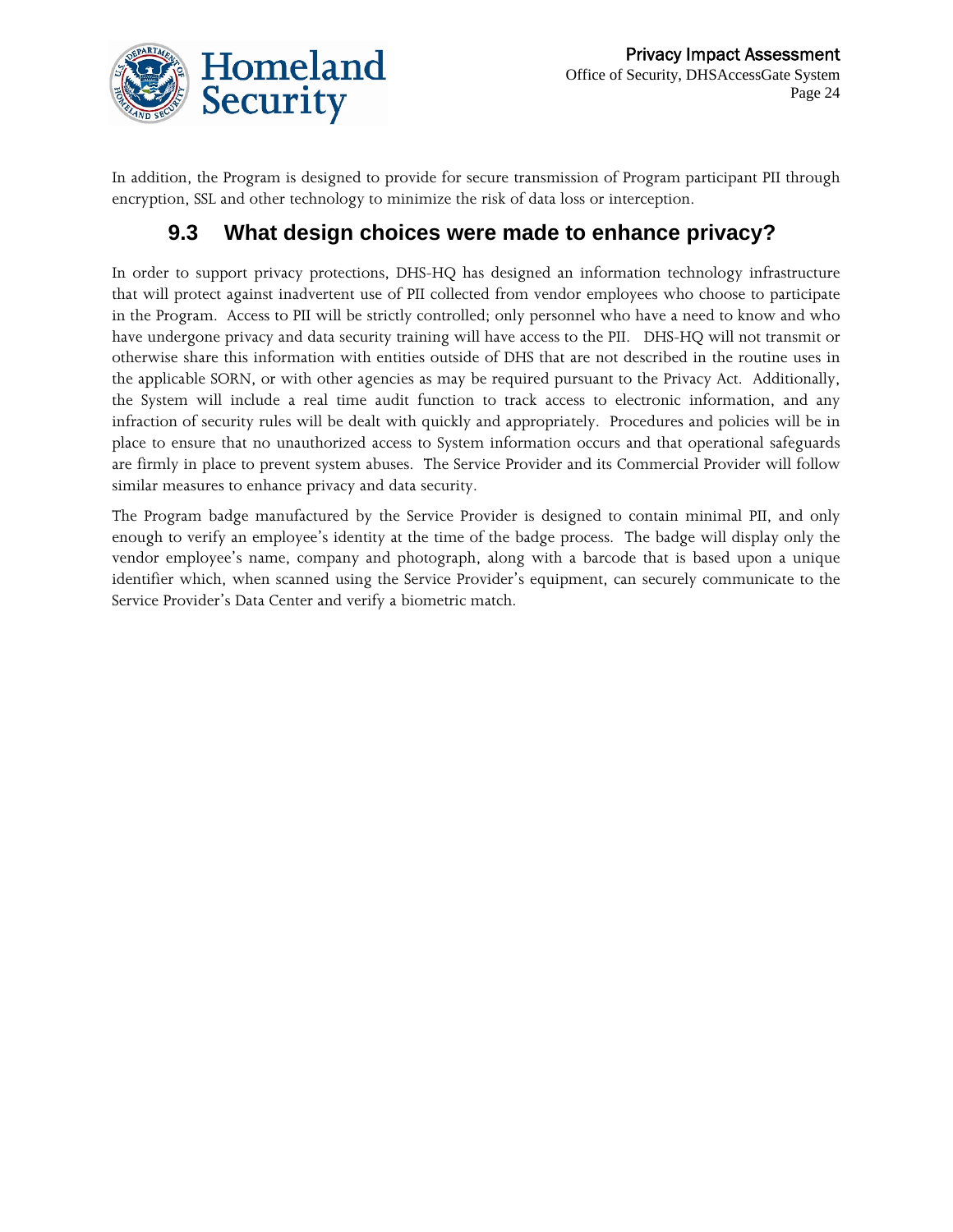

## **Responsible Officials**

Herbin L. Gray DHSAccessGate Program Office of Security/DHS-HQ Department of Homeland Security (202) 282-9787

## **Approval Signature Page**

Original signed and on file with the DHS Privacy Office

Hugo Teufel III Chief Privacy Officer Department of Homeland Security (703) 235-0780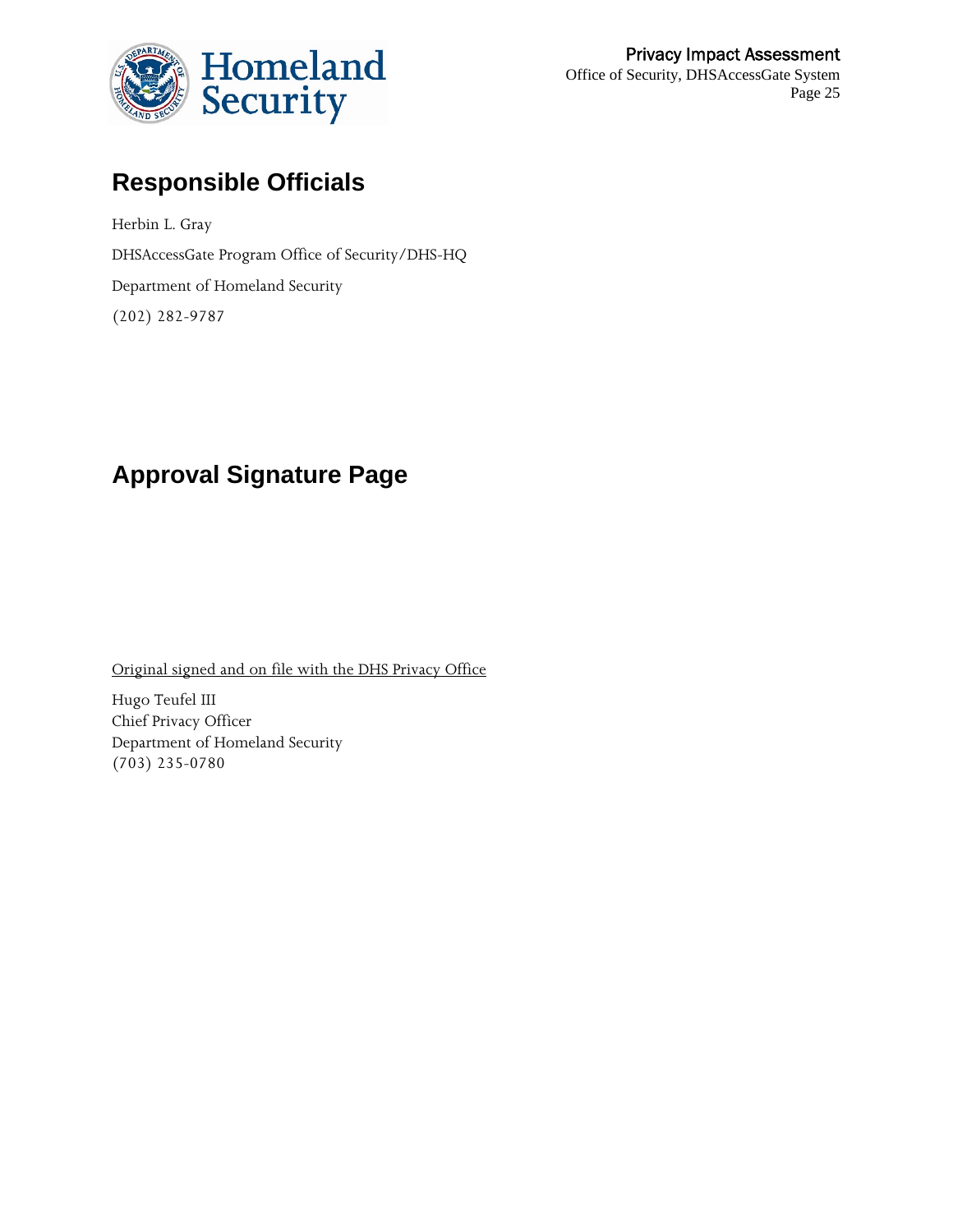

## **Appendix A**

"Retained," as used in Table 1, is defined as storing and maintaining the specified data in the normal course of duty following an individual's registration in the Program.

#### **Table 1**

|                                                               | <b>PRIVATE SECTOR</b><br><b>SYSTEMS</b><br><b>BOUNDARY</b>                                                                        |                                                                                                                                                                    | <b>GOVERNMENT</b><br><b>SYSTEMS</b><br><b>BOUNDARY</b>                  |                                                                                                                                    |
|---------------------------------------------------------------|-----------------------------------------------------------------------------------------------------------------------------------|--------------------------------------------------------------------------------------------------------------------------------------------------------------------|-------------------------------------------------------------------------|------------------------------------------------------------------------------------------------------------------------------------|
|                                                               | <b>Program Badge</b><br>(Individual)                                                                                              | <b>Service</b><br><b>Provider</b>                                                                                                                                  | <b>DHSAccessGate</b><br><b>System</b>                                   | <b>DHS-HQ</b>                                                                                                                      |
| <b>Unique Identifier</b>                                      | Stored and retained.                                                                                                              | Created,<br>stored and<br>retained.                                                                                                                                | Not collected,<br>stored or retained.                                   | Not retained. One-<br>time scan for identity<br>verification at badge<br>issuance.                                                 |
| <b>Biographic</b><br>information                              | Name and company<br>of individual<br>displayed, and<br>accessed through<br>barcode scan.                                          | Collect,<br>store and<br>retain name,<br>employer,<br>date of birth,<br>social<br>security<br>number, and<br>residence<br>and billing<br>address of<br>individual. | Collect, store and<br>retain only name<br>and company of<br>individual. | Collect, store and<br>retain only name and<br>company of individual.                                                               |
| <b>Biometric</b><br>images - photo                            | Displayed, and<br>accessed through<br>barcode scan.                                                                               | Collected,<br>stored and<br>retained.                                                                                                                              | Not collected,<br>stored or retained.                                   | Not collected, stored<br>or retained. One-time<br>viewing for identity<br>verification at badge<br>issuance.                       |
| <b>Biometric</b><br>images -<br>fingerprints                  | Not accessed, stored<br>or retained.                                                                                              | Collected,<br>stored and<br>retained.                                                                                                                              | Not collected,<br>stored or retained.                                   | Not collected, stored<br>or retained.                                                                                              |
| <b>Biometric</b><br>$template -$<br>fingerprints              | Access for "match"<br>purposes available<br>for secondary identity<br>verification at badge<br>issuance, through<br>barcode scan. | Created,<br>stored and<br>retained.                                                                                                                                | Not collected,<br>stored or retained.                                   | Not collected, stored<br>or retained. One-time<br>scan for "match" for<br>secondary identity<br>verification at badge<br>issuance. |
| Copy of ID<br>documents                                       | Not collected, stored<br>or retained.                                                                                             | <b>Not</b><br>collected,<br>stored or<br>retained.                                                                                                                 | Scanned and<br>verified.                                                | Scanned and verified.                                                                                                              |
| <b>Security Threat</b><br><b>Assessment</b><br>Result ("Pass" | Access available at<br>badge issuance,<br>through barcode                                                                         | Collected.<br>stored and<br>retained.                                                                                                                              | Collected, stored<br>and retained.                                      | Collected, stored and<br>retained.                                                                                                 |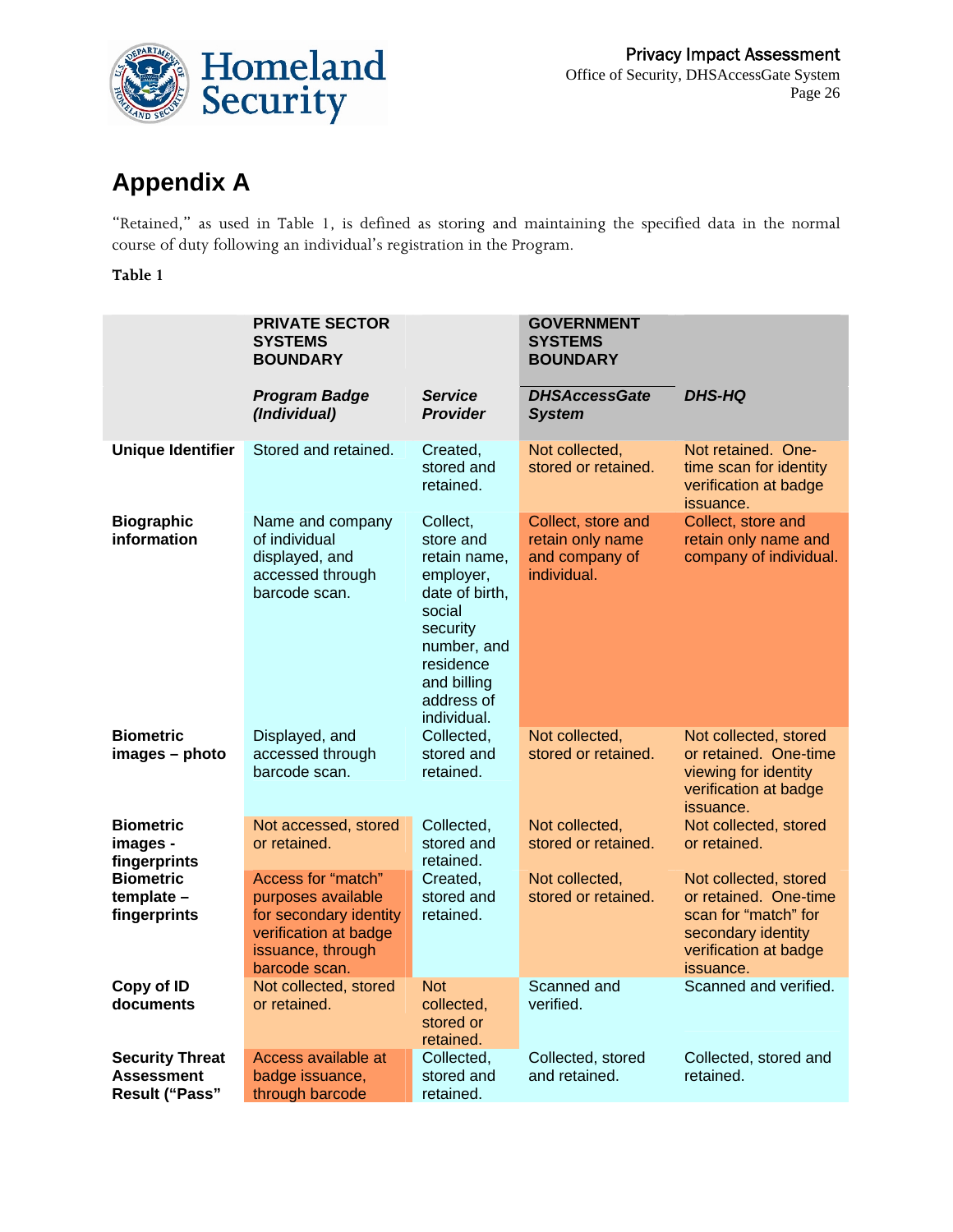

| or "Fail")                                                    | scan.                                |                                                                                                                             |                                       |                                                                                                                                                                                                                                                       |
|---------------------------------------------------------------|--------------------------------------|-----------------------------------------------------------------------------------------------------------------------------|---------------------------------------|-------------------------------------------------------------------------------------------------------------------------------------------------------------------------------------------------------------------------------------------------------|
| <b>Security Threat</b><br><b>Assessment</b><br><b>History</b> | Not accessed, stored<br>or retained. | Collected,<br>stored and<br>retained<br>through<br>commercial<br>provider.<br>Password<br>access by<br>Service<br>Provider. | Not collected,<br>stored or retained. | Not collected, stored<br>or retained. However,<br>private sector service<br>provider will notify<br>DHS-HQ if<br>background screening<br>shows individual is on<br>the OFAC terrorist<br>watch list, is the<br>subject of an open<br>warrant, or is a |
|                                                               |                                      |                                                                                                                             |                                       | fugitive.                                                                                                                                                                                                                                             |
| <b>Billing</b><br><b>Information</b>                          | Not accessed, stored<br>or retained. | Collected,<br>stored and<br>retained.                                                                                       | Not collected,<br>stored or retained. | Not collected, stored<br>or retained.                                                                                                                                                                                                                 |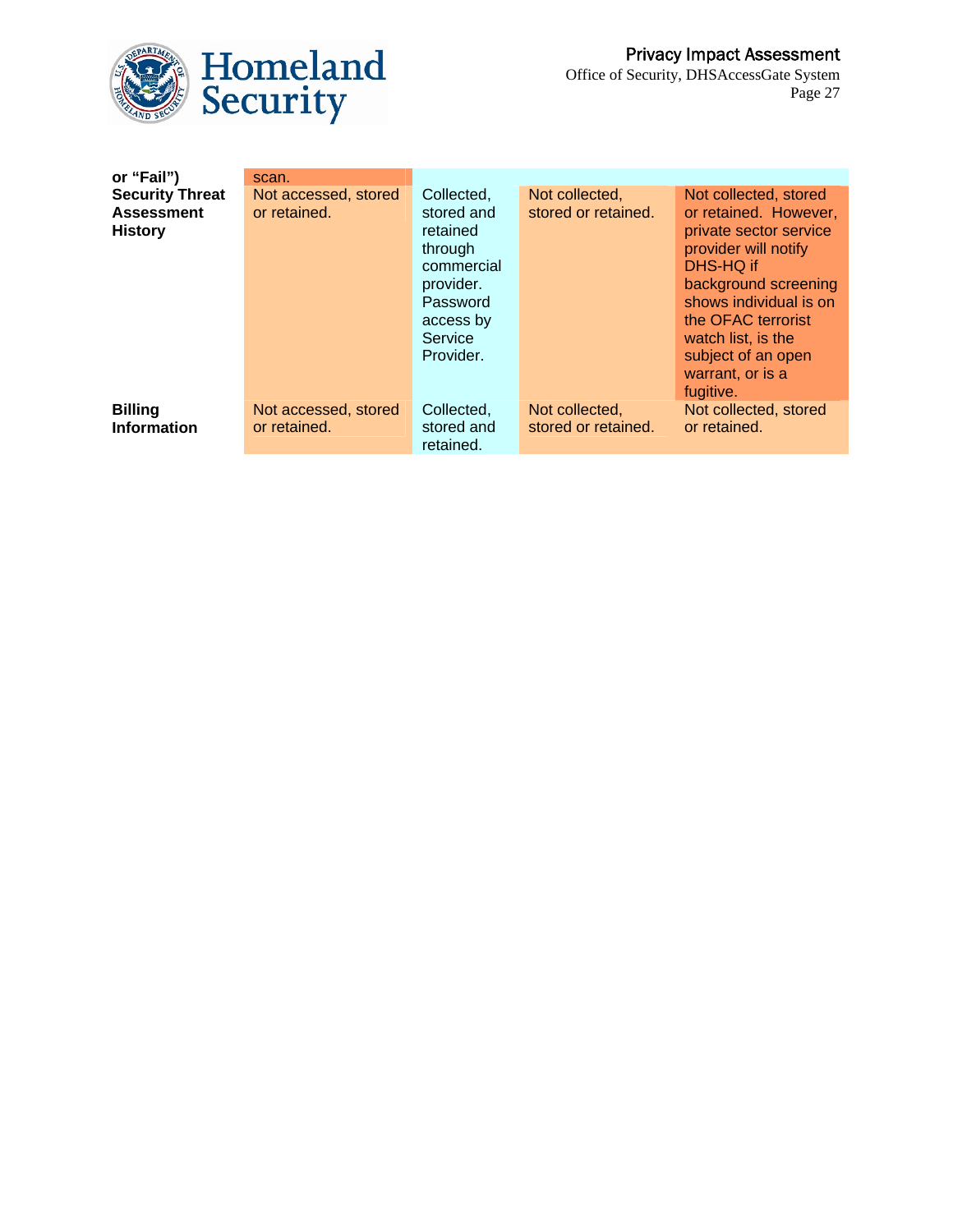

### **Appendix B – Individual User Agreement**

#### USER AGREEMENT: INDIVIDUALS

Terms and Conditions for Registering, and Renewing

#### Registration, with the [CONTRACTOR] Program

Please carefully read the following terms and conditions of this Agreement. It affects your legal rights. We encourage you to download and retain for your records a hard copy of this Agreement at [CONTRACTOR WEBSITE ADDRESS].

[CONTRACTOR] enters into this Agreement with you on behalf of itself and on behalf of its related companies, subsidiaries and affiliates.

By selecting the program acceptance button below, you accept the following terms and conditions and you agree to be bound by them.

#### **IF YOU DO NOT AGREE TO BE BOUND BY THIS AGREEMENT, SELECT "I do not accept the terms" BELOW AND "QUIT" THE [CONTRACTOR] REGISTRATION PROCESS.**

#### 1. [CONTRACTOR PROGRAM] overview

Welcome to [CONTRACTOR PROGRAM NAME]! [CONTRACT PROGRAM NAME] has been developed to enhance access security at participating military, DHS and other government facilities. It also is designed to improve on-site access for vendor companies and their employees, like you, who conduct official business on military, DHS, or other government facilities.

The registration process is simple. First, vendors request approval from a participating military, DHS or other government facility to join [CONTRACTOR PROGRAM NAME]. If approved, the vendor then registers with [CONTRACTOR PROGRAM NAME]. Next, the vendor provides [CONTRACTOR PROGRAM NAME] with a list of approved employees. The employees then stop by the [CONTRACTOR PROGRAM NAME] Registration Station at the facility, and register with [CONTRACTOR PROGRAM NAME].

[CONTRACTOR PROGRAM NAME] carefully screens all [CONTRACTOR PROGRAM NAME] participants. As part of the registration process, each [CONTRACTOR PROGRAM NAME] employee registrant must pass a confidential [CONTRACTOR PROGRAM NAME] background screening. That badge is used as part of an integrated solution that lets the participating facility know that the employee meets the [CONTRACTOR PROGRAM NAME] criteria to participate in the [CONTRACTOR PROGRAM NAME.]

The employee's [CONTRACTOR PROGRAM NAME] registration is valid for one year. At all times during that year the employee must continue to meet [CONTRACTOR PROGRAM NAME] background screening standards and in all other respects must remain eligible to participate in [CONTRACTOR PROGRAM NAME]. Periodic background screenings are conducted on a regular basis, to verify continued eligibility.

2. Confidential Background Screenings

[CONTRACTOR PROGRAM NAME] takes seriously its commitment to security. That is why [CONTRACTOR PROGRAM NAME] restricts its program to companies and their employees who, at all times, meet [CONTRACTOR PROGRAM NAME]'s background screening standards.

As a [CONTRACTOR PROGRAM NAME] participant, you will undergo, and must pass, background screenings on an ongoing basis to verify your eligibility to participate in [CONTRACTOR PROGRAM NAME]. Background screenings will be conducted on you under circumstances that include but are not limited to the following:

- When you first register with [CONTRACTOR PROGRAM NAME]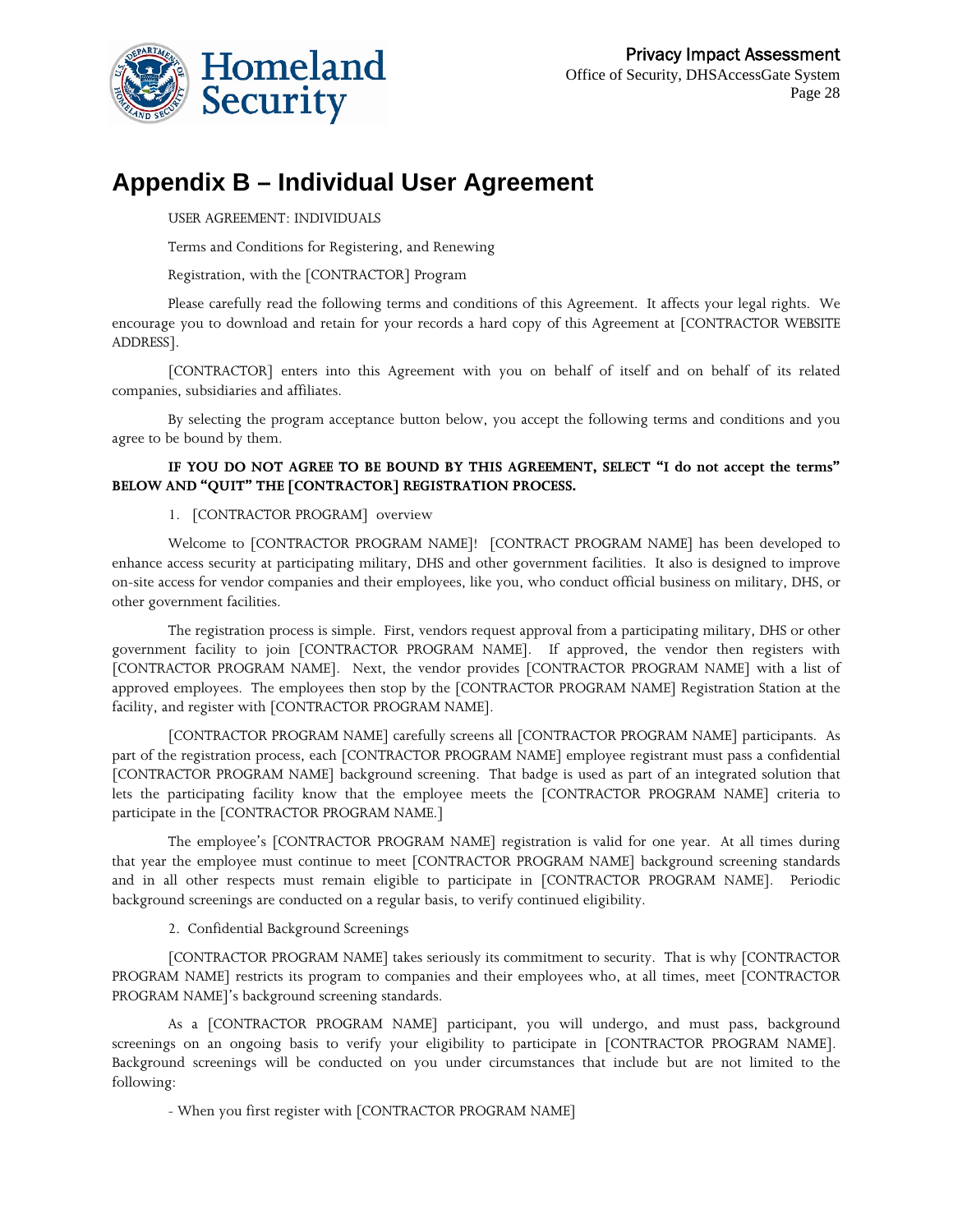

- Periodically throughout the term of your [CONTRACTOR PROGRAM NAME] registration, as often as every 30 days

- When your employer, or you, renew your registration with [CONTRACTOR PROGRAM NAME]

- At any time upon request by the military, DHS or other government facility at which you are a [CONTRACTOR PROGRAM NAME] participant

- At any time, in [CONTRACTOR PROGRAM NAME]'s sole discretion, to verify that you meet the standards of [CONTRACTOR PROGRAM NAME]'s background screening standards

[CONTRACTOR PROGRAM NAME] contracts with one or more background screening providers to conduct [CONTRACTOR PROGRAM NAME] background screenings. In compliance with the Fair Credit and Reporting Act (the "FCRA") and other applicable laws, this is to inform you that, by giving your approval below and by entering your personally identifiable data, you hereby consent and authorize [CONTRACTOR PROGRAM NAME] and/or its third-party background screening provider(s) to perform background screenings of you in order to verify your eligibility to participate in [CONTRACTOR PROGRAM NAME]. The data obtained through the background screenings may include any or all of the following:

Individual Information:

- Name
- Social Security Number (providing the social security number is voluntary, but failure to do so may prevent completion of the registration, performance of the background screening and activation of the Program badge)
- Company-issued Employee Identification Number
- Individual photo
- Date of birth
- Fingerprints
- Address
- Phone number
- Social Security Number verification
- Felony and misdemeanor convictions
- Outstanding warrants
- Sexual offender convictions
- Terrorist or OFAC watch lists

Public records may be used in the background screening reports, such as civil and/or criminal records. You have the right to dispute the information on the report and request additional disclosures provided under section 606(b) of the FCRA, and a written summary of your rights pursuant to section 609(c) of the FCRA.

If any of your background screenings produces a "fail" result, [CONTRACTOR PROGRAM NAME] and/or its third-party background screening providers will so notify you. [CONTRACTOR PROGRAM NAME] also may notify your employer and possibly also the participating facility of your "fail" result. In the event of a "fail" result, you, and only you, will be provided with a copy of your background screening report and will be afforded an opportunity to dispute the information in it. If you do not timely dispute the background screening results or, if you do so but are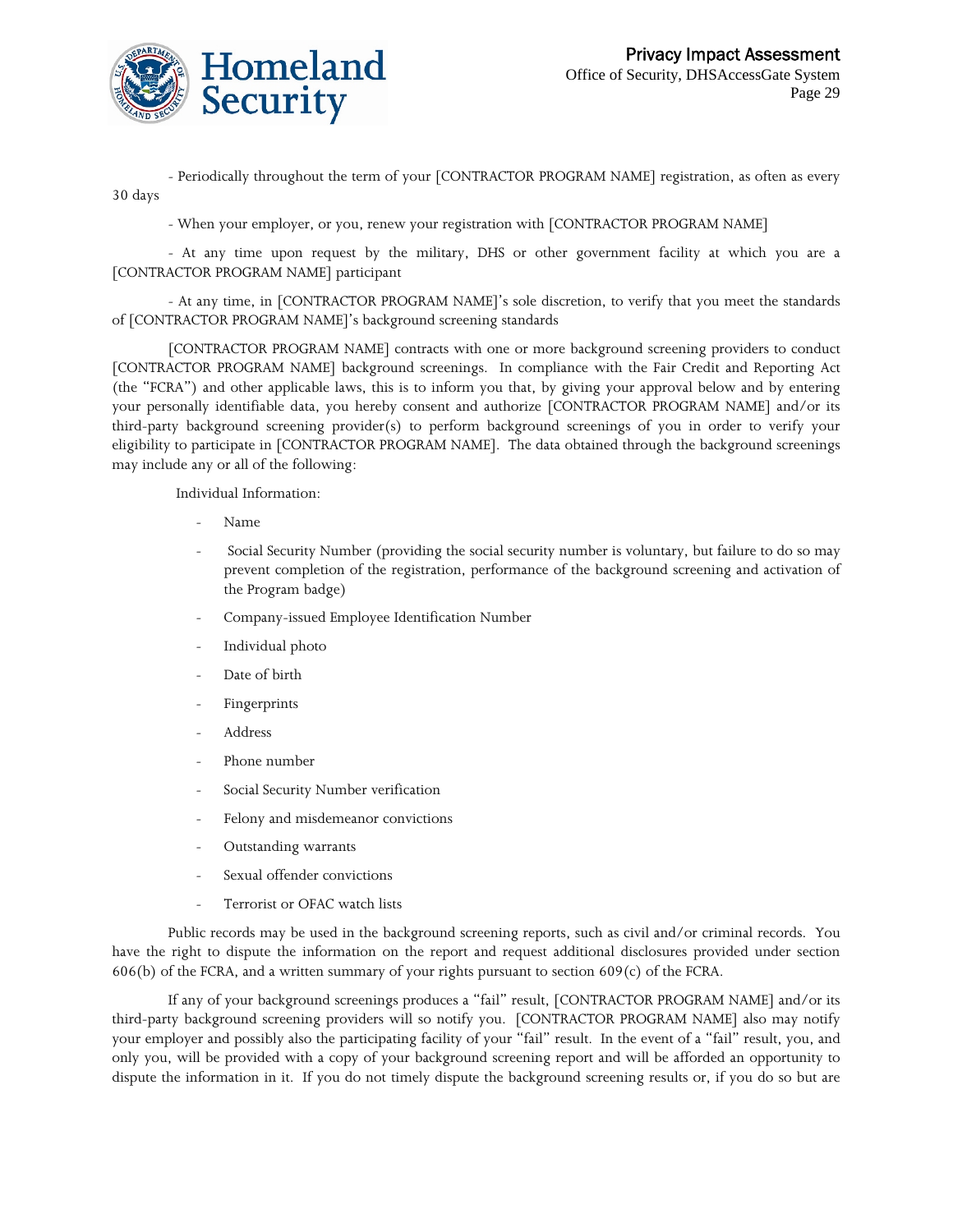

unsuccessful in changing the results, you will not qualify to participate in [CONTRACTOR PROGRAM NAME]. Your employer, and also the participating facility, will be so notified.

[CONTRACTOR PROGRAM NAME] and/or its third-party background screening providers will NOT provide your employer with a copy of the background screening reports or disclose to your employer the contents of the background screening reports. However, [CONTRACTOR PROGRAM NAME] and/or its third-party background screening providers WILL notify your employer as to whether you "pass" or "fail" the background screenings. Upon request, [CONTRACTOR PROGRAM NAME] also may provide the United States military, DHS and/or other United States government agency with your name and/or other identifying information, if they have a need for such information in the performance of their official duties.

You further hereby authorize [CONTRACTOR PROGRAM NAME] and its third-party background screening provider(s) to retain your data, and any updates to that data, for a commercially reasonable period of time. [CONTRACTOR PROGRAM NAME] and its third-party background screening providers are committed to maintaining this data in the strictest of confidence, and follow stringent fair information practices in accordance with the FCRA and other applicable laws and regulations.

#### 3. Registering with [CONTRACTOR PROGRAM NAME]

To complete your registration with [CONTRACTOR PROGRAM NAME], you first must pass a confidential [CONTRACTOR PROGRAM NAME] background screening. See Section 2, above.

If you pass the [CONTRACTOR PROGRAM NAME] background screening, [CONTRACTOR PROGRAM NAME] will issue you a badge that displays your name, company and photo. Your [CONTRACTOR PROGRAM NAME] registration will be valid for one year, provided that you pass all [CONTRACTOR PROGRAM NAME] background screenings conducted during the term of your [CONTRACTOR PROGRAM NAME] registration, and provided that you remain in all other respects eligible to participate in [CONTRACTOR PROGRAM NAME].

4. Rights and obligations while registered with [CONTRACTOR PROGRAM NAME]

As a [CONTRACTOR PROGRAM NAME] participant, you are issued a [CONTRACTOR PROGRAM NAME] badge. The [CONTRACTOR PROGRAM NAME] badge is for your use only, for the term of your [CONTRACTOR PROGRAM NAME] registration. At all times you must take care of it. You may not share, lend or transfer your badge to anyone else. Please be careful to avoid scratching the badge or getting it wet. If your badge is lost or damaged, you must immediately notify your employer (or, if you are a sole proprietorship, you must immediately notify [CONTRACTOR PROGRAM NAME] at (XXX) XXX-XXXX). In addition, if you stop working for your current employer, or if you stop participating in [CONTRACTOR PROGRAM NAME], you must immediately return the [CONTRACTOR PROGRAM NAME] badge to your employer.

During the term of your [CONTRACTOR PROGRAM NAME] registration you will be subject to periodic background screenings, as often as deemed required by [CONTRACTOR PROGRAM NAME] and at its sole discretion. This is done to verify that at all times you continue to meet the background screening standards of [CONTRACTOR PROGRAM NAME]. See section 2, above.

#### 5. Renewing your [CONTRACTOR PROGRAM NAME] registration

At the end of the first year with [CONTRACTOR PROGRAM NAME], your employer, if approved by the facility to continue participation in the [CONTRACTOR PROGRAM NAME] Program, may renew the company registration for another year by paying the annual renewal fee. If your employer completes the company renewal, your employer may renew your [CONTRACTOR PROGRAM NAME] registration. Your renewal is contingent upon your passing a confidential [CONTRACTOR PROGRAM NAME] background screening and in all other respects meeting the [CONTRACTOR PROGRAM NAME] eligibility criteria. See Section 2, above.

[CONTRACTOR PROGRAM NAME] processes employee renewals at the request of the vendor companies. If you do not want your company to renew your [CONTRACTOR PROGRAM NAME] registration for another year,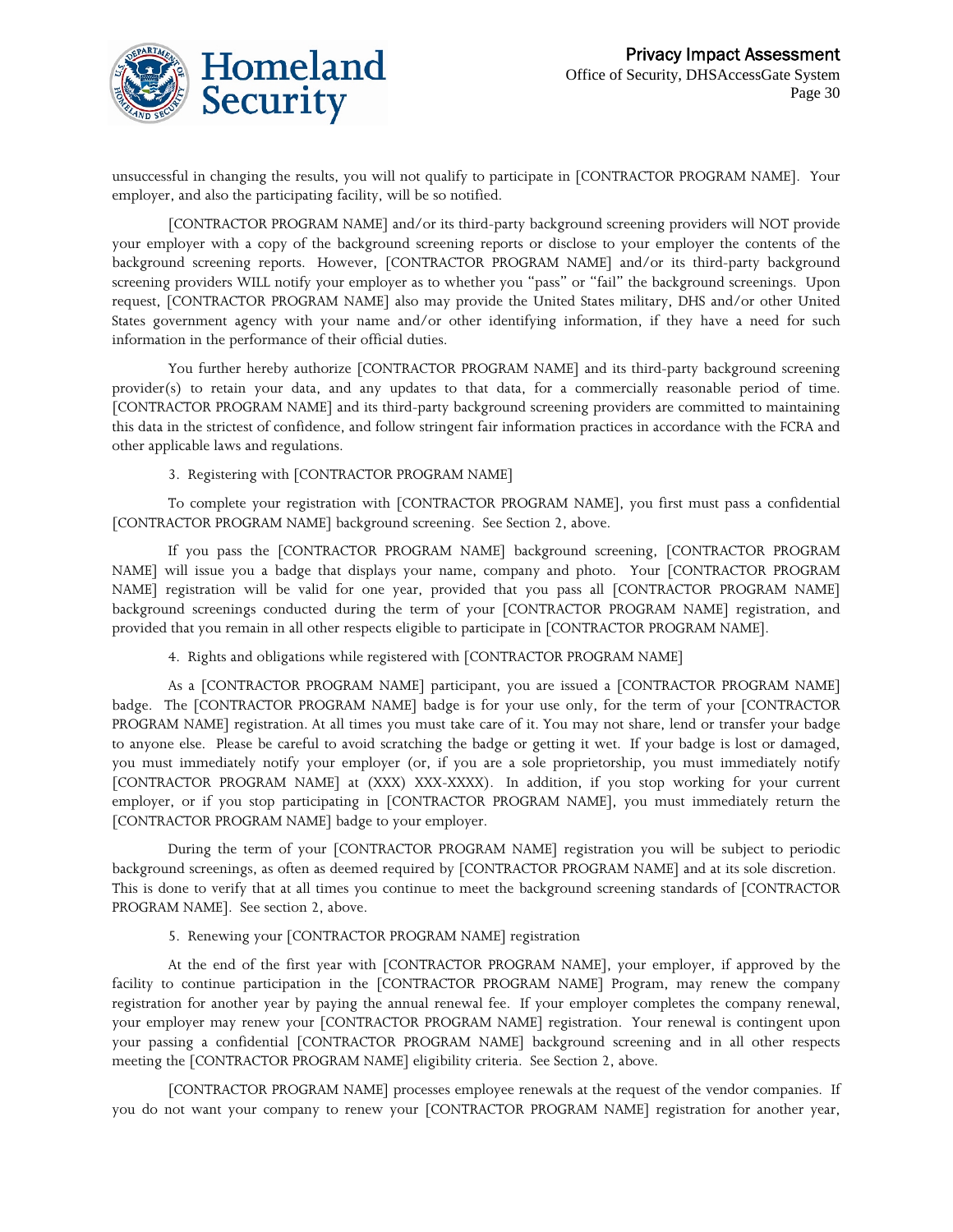

please notify your company's [CONTRACTOR PROGRAM NAME] vendor Administrator at least 45 days before the one-year anniversary of your current registration.

6. Grounds for revoking your [CONTRACTOR PROGRAM NAME] registration

Your [CONTRACTOR PROGRAM NAME] registration is valid for one year, provided that you remain [CONTRACTOR PROGRAM NAME]-eligible for that entire year. If, during the year, you become ineligible to remain a participant in [CONTRACTOR PROGRAM NAME], your [CONTRACTOR PROGRAM NAME] registration will be revoked and you must return your [CONTRACTOR PROGRAM NAME] badge to your employer. Grounds for becoming ineligible, and having your [CONTRACTOR PROGRAM NAME] registration revoked, include but are not limited to:

- You no longer work for the company through which you registered with [CONTRACTOR PROGRAM NAME]

- You do not pass a [CONTRACTOR PROGRAM NAME] background screening

- Your work functions no longer include visiting the participating facility
- Your employer requests to remove you from the [CONTRACTOR PROGRAM NAME] program
- Your company no longer is eligible, or ends its participation in, [CONTRACTOR PROGRAM NAME]

- The facility for which you have a [CONTRACTOR PROGRAM NAME] badge no longer participates in [CONTRACTOR PROGRAM NAME]

- The facility removes you from [CONTRACTOR PROGRAM NAME]
- The facility removes your company from [CONTRACTOR PROGRAM NAME]
- You violate any term or condition of this Agreement
- 7. General restrictions, limitations and resolution of disputes

- This registration does not by itself confer eligibility on you to participate in [CONTRACTOR PROGRAM NAME]. Your participation is subject to the terms and conditions set forth in this Agreement as well as to the approval of the participating facility and your employer.

- This registration does not guarantee you access to any military, DHS or other government facility. The facility maintains the right to deny you entrance and to take any security precautions it deems necessary, including but not limited to randomly inspecting your vehicle and its contents.

- A participating facility may revoke your company's, and/or your, access privileges under [CONTRACTOR PROGRAM NAME] at any time for any reason. You agree that, in such event, you have no financial, legal or other remedies against [CONTRACTOR PROGRAM NAME] or any agency of the United States Government.

- [CONTRACTOR PROGRAM NAME] prohibits employers from using [CONTRACTOR PROGRAM NAME] as a pre-employment screening service or as a basis for adverse employment action. You agree that you have no remedy, in equity or law, and will initiate no legal action, against [CONTRACTOR PROGRAM NAME] or any of its related companies, officers, directors, employees, agents, subsidiaries or affiliates, or against any agency of the United States government, for any adverse pre-employment or employment action taken against you arising in any way from your registration with, or participation in, [CONTRACTOR PROGRAM NAME].

- [CONTRACTOR PROGRAM NAME] takes pride in its background screening service but cannot guarantee the accuracy of the data obtained. As explained in Section 2, above, you have the right to dispute a "fail" result of a [CONTRACTOR PROGRAM NAME] background screening. You agree that you have no remedy, in equity or law, and will initiate no legal action, against [CONTRACTOR PROGRAM NAME] or any of its related companies, officers, directors, employees, agents, subsidiaries or affiliates, or against any agency of the United States government, arising